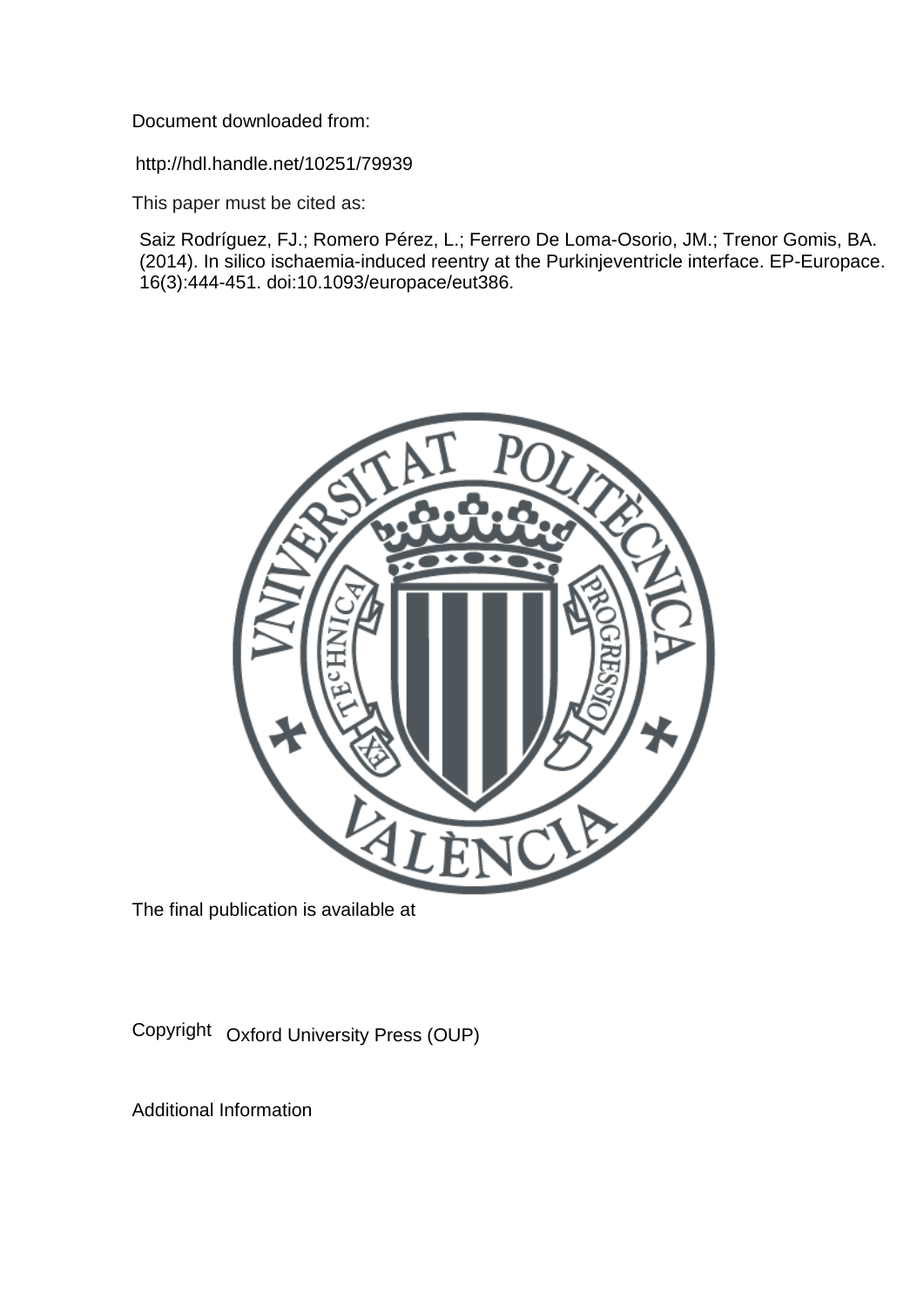# **In Silico Ischemia-Induced Reentry at the Purkinje-Ventricle Interface**

Esteban Ramírez<sup>1</sup>, Javier Sáiz<sup>2</sup>, Lucía Romero<sup>2</sup>, José M. Ferrero Jr.<sup>2</sup>, and Beatriz Trénor<sup>2</sup>

1 Laboratorio de Bioingeniería, Departamento de Ingeniería Eléctrica y Electrónica, Instituto Tecnológico de Cuautla, Morelos, Mexico.

2 Instituto Interuniversitario de Investigación en Bioingeniería y Tecnología Orientada al Ser Humano (i3BH), Universitat Politècnica de València, Valencia, Spain.

Address for proofs and correspondence:

Ph.D. Beatriz Trénor Gomis

Ciudad Politécnica de la Innovación

Cubo Azul Edif. 8B Acceso N

Camino de Vera s/n, 46022

Valencia (Spain)

Tel: +34 96 387 75 18

Fax: +34 96 387 76 09

E-mail: btrenor@gbio.i3bh.es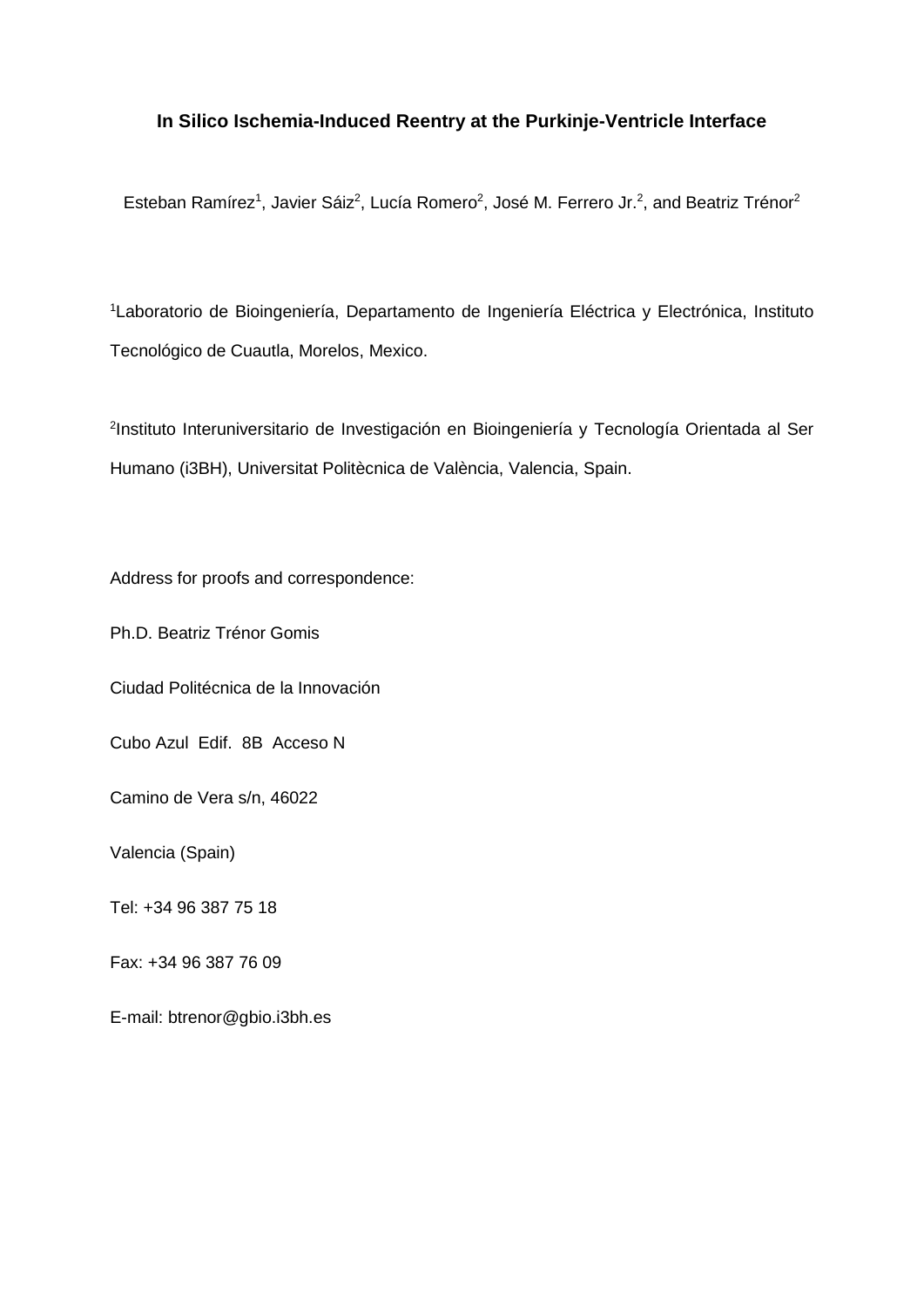## **Abstract**

**Aims.** This computational modeling work illustrates the influence of hyperkalemia and electrical uncoupling induced by defined ischemia on action potential (AP) propagation and the incidence of reentry at the Purkinje-ventricle interface in mammalian hearts.

**Methods.** Unidimensional and bidimensional models of the Purkinje-ventricle subsystem, including ischemic conditions (defined as phase 1B) in the ventricle and an ischemic border zone, were developed by altering several important electrophysiological parameters of the Luo-Rudy AP model of the ventricular myocyte. Purkinje electrical activity was modeled using the equations of DiFrancesco and Noble.

**Results.** Our study suggests that an extracellular potassium concentration [K<sup>+</sup>]<sub>o</sub> greater than 14 mM and a slight decrease in intercellular coupling induced by ischemia in ventricle can cause conduction block from Purkinje to ventricle. Under these conditions, propagation from ventricle to Purkinje is possible. Thus, unidirectional block (UDB) and reentry can result. When conditions of UDB are met, retrograde propagation with a long delay (320 ms) may reexcite Purkinje cells, and give rise to a reentrant pathway. This induced reentry may be the origin of arrhythmias observed in phase 1B ischemia.

**Conclusions.** In a defined setting of ischemia (phase 1B) a small amount of uncoupling between ventricular cells, as well as between Purkinje and ventricular tissue, may induce UDBs and reentry. Hyperkalemia is also confirmed to be an important factor in the genesis of reentrant rhythms, since it regulates the range of coupling in which UDBs may be induced.

**Keywords -** Arrhythmias, phase 1B ischemia, intercellular coupling, computer simulations, reentry, hyperkalemia.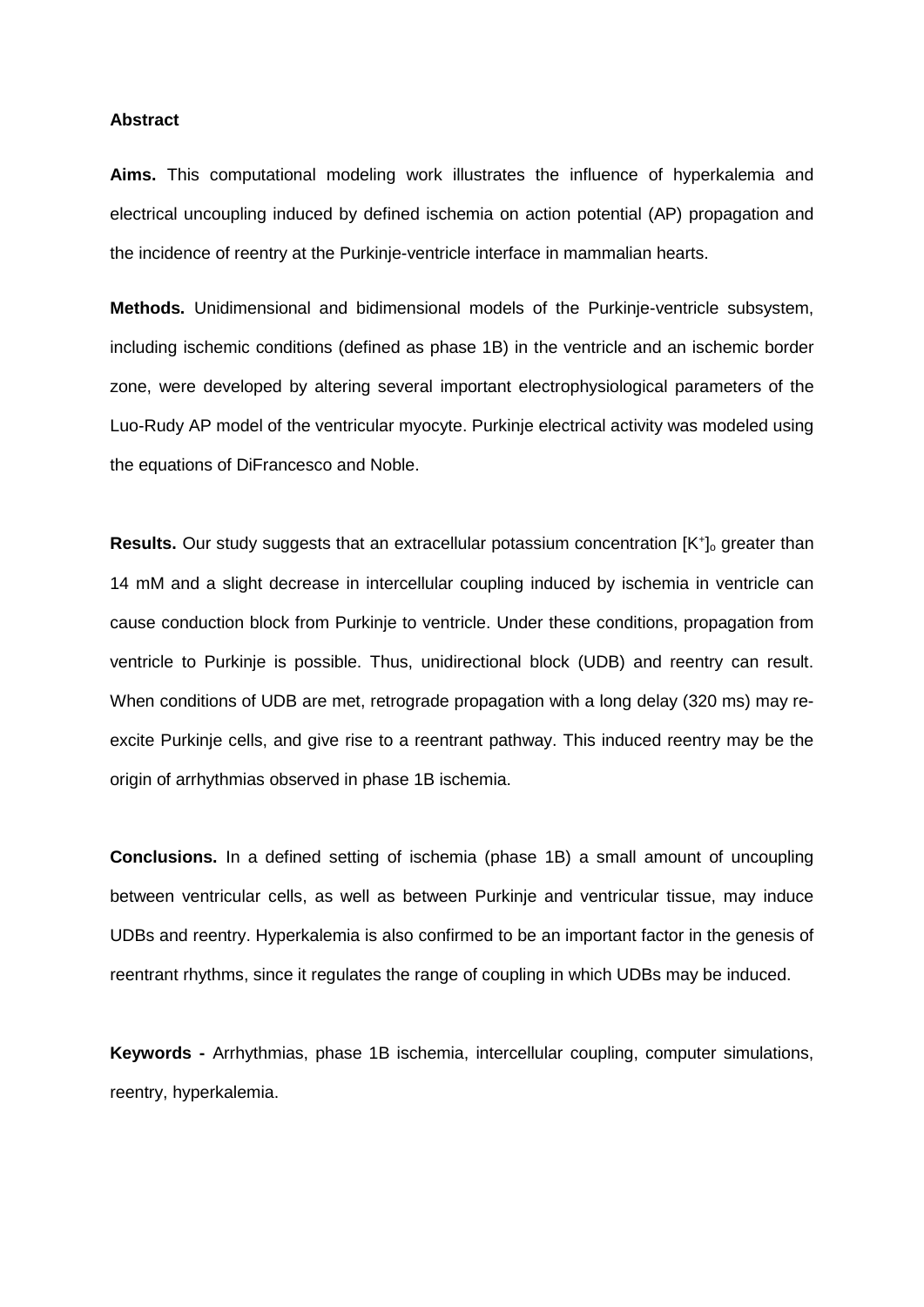## **Condensed abstract**

This computational work, in the setting of phase 1B ischemia, reveals that even minimal uncoupling within the Purkinje-ventricle subsystem may induce unidirectional block. In contrast, a more extensive uncoupling facilitates AP propagation. Hyperkalemia also represents an important modulating factor since [K<sup>+</sup>]<sub>o</sub> regulates the range of coupling in which reentry may be induced.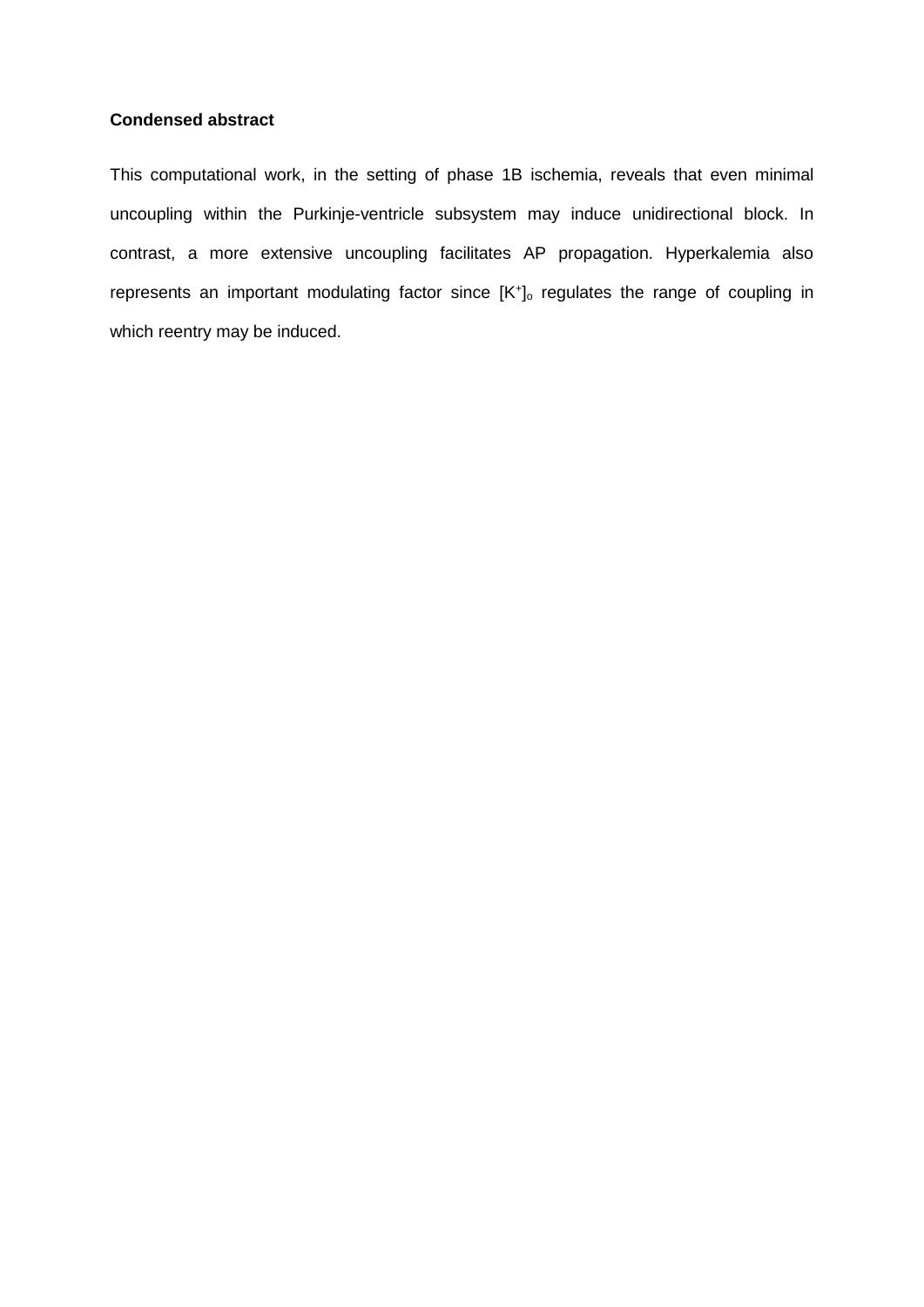## **What's New?**

New theoretical models have been developed to simulate the electrophysiological changes arising in the Purkinje-ventricle interface during phase 1B ischemia. Novel insights from the work include:

- (i) The probabilities of unidirectional block and reentry increase in the presence of a low degree of uncoupling within the endocardium, and/or between Purkinje and ventricular fibers.
- (ii) An intermediate degree of this uncoupling may preserve conduction, thus avoiding the emergence of reentrant circuits.
- (iii) A high degree of uncoupling results in the substrate showing bidirectional block and no reentry may be generated.
- (iv) The amount of hyperkalemia during ischemia (phase 1B) is a major factor in the generation of conduction block.
- (v) Reentrant pathways in the Purkinje-ventricle subsystem can arise as a consequence of phase 1B ischemia and arrhythmias result.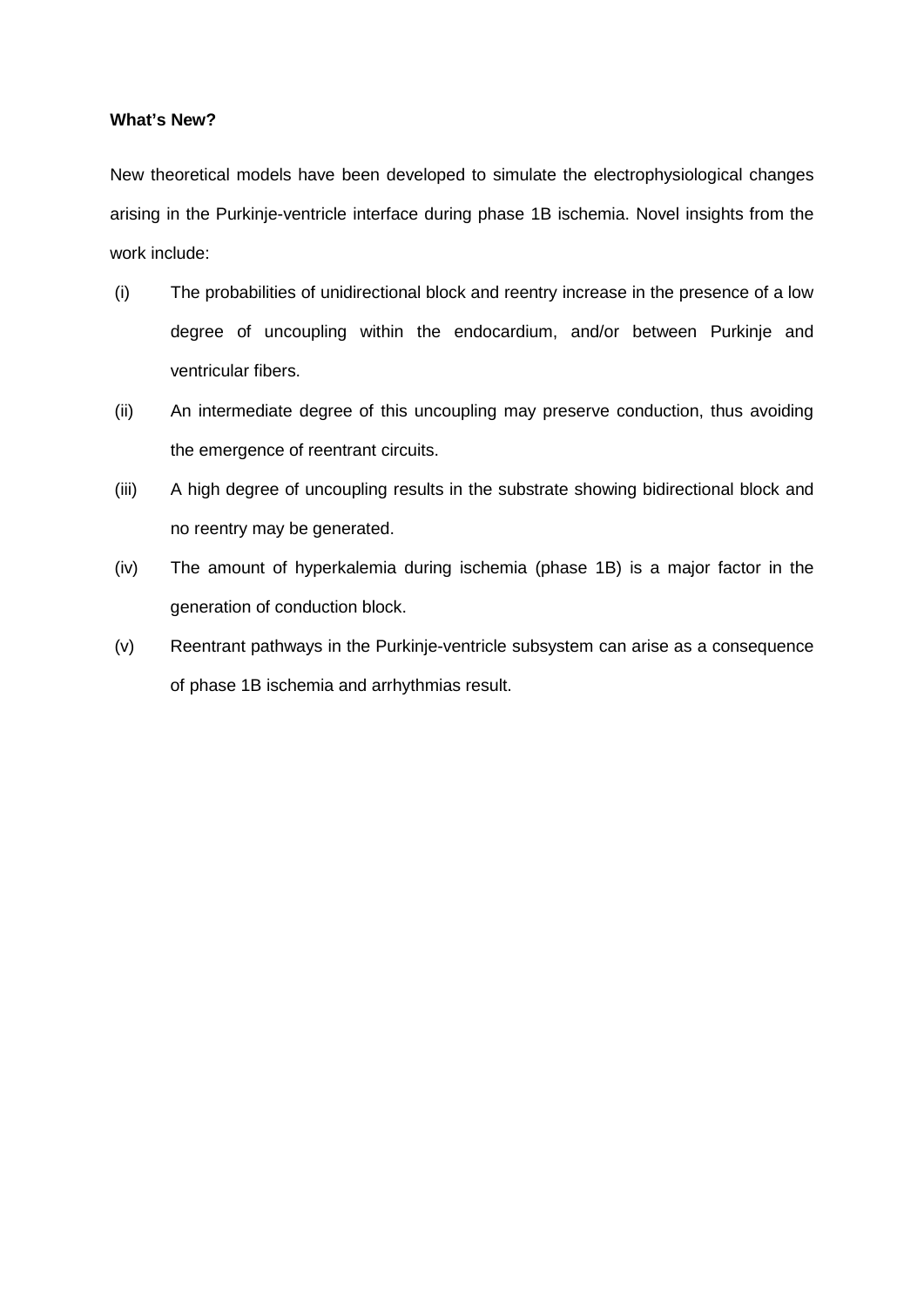### **Introduction**

Regional myocardial ischemic episodes are closely related to cardiac arrhythmias. <sup>1</sup> The arrhythmias induced by ischemia have been categorized into distinct phases and each may have different mechanisms.<sup>2</sup> Experimental studies carried out on canine hearts have shown that arrhythmias during phase 1A often arise in the interval from 2-8 minutes after the onset of myocardial ischemia. <sup>3</sup> Thereafter, a second phase (denoted 1B) of rhythm disturbances has been well characterized. 3-5

The mechanisms for these arrhythmias are thought to be intimately related to the electrophysiological changes during phase 1B of ischemia. These include cellular uncoupling,<sup>4,6</sup> an increase of extracellular potassium  $[K^+]$ <sub>0</sub>,<sup>4,7,8</sup> reductions in catecholamine levels,<sup>9</sup> and left ventricular wall stress.<sup>10</sup>

Experimental studies have established a relationship between ischemia-induced arrhythmias during phase 1B, and the increase in impedance of ventricular tissue  $(R_t)$ , occurring approximately 13 to 15 minutes postocclusion.<sup>4,8</sup> The time-course of these increases in R<sub>1</sub> and [K<sup>+</sup>]<sub>o</sub>,<sup>11,12</sup> and their extent vary considerably. Nonetheless the degree of hyperkalemia and endocardial uncoupling are determinants of arrhythmias in the phase 1B of ischemia.

The Purkinje network is essential for action potential (AP) propagation and ventricular contraction in mammalian hearts. The uncoupling induced by ischemia at the Purkinjeventricle interface and the ischemic endocardium contribute to arrhythmogenesis.

The main objective of the present work was to evaluate the influence of conditions of 1B ischemia on AP conduction between Purkinje system and ventricular tissue, and reveal the role of these factors in reentry.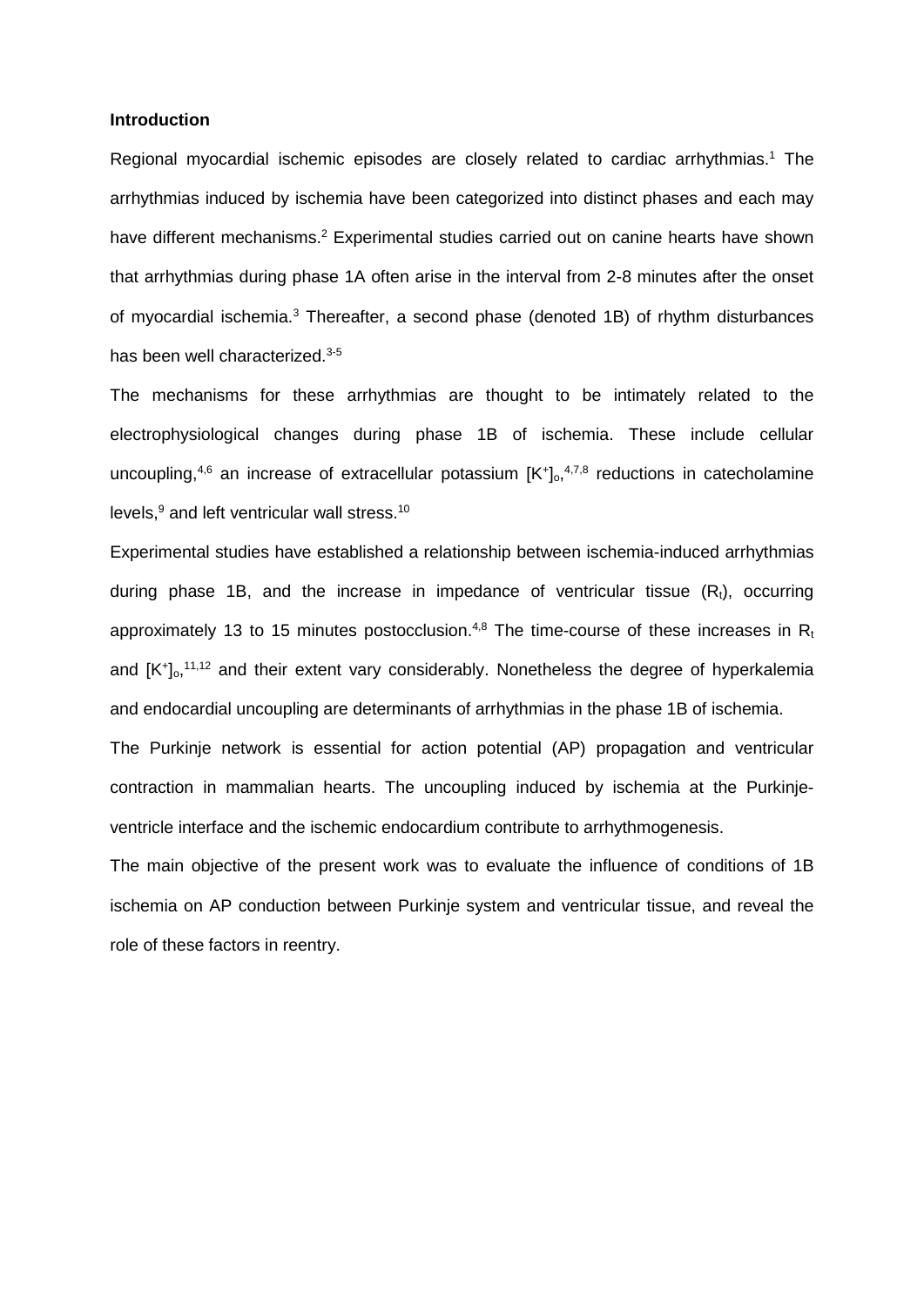## **Methods**

## **A. Action Potential Models**

To simulate the electrical activity of the Purkinje-ventricle subsystem, well-characterized AP models based on Hodgkin-Huxley formulation were used. Specifically, a modified version of the Luo-Rudy phase II model  $(LRd00)^{13,14}$  was used to reproduce the electrophysiological characteristics of endocardial ventricular myocytes under normal and 1B ischemia conditions. The formulation of Ferrero and coworkers of the ATP-sensitive potassium current  $(I_{K(ATP)})$ , which reproduces with fidelity ischemic changes,<sup>15-18</sup> was also included in the LRd00 model.

A number of models for the Purkinje fiber AP have been published for rabbit,  $19,20$  dog,  $21,22$ mouse,<sup>23</sup> and human.<sup>24</sup> A detailed comparison of these models can be found in reference 22. In the present work, the AP of Purkinje cells was simulated using a modified version of DiFrancesco-Noble model.<sup>25</sup> The maximum conductance of the sodium current  $(g_{Na})$  was changed from 750 to1125 μS to achieve a value of the maximal AP upstroke velocity that lies within the known range under control conditions.<sup>26</sup>

## **B. Model of Phase 1B of Ischemia**

Several parameters in the LRd00 model were modified as in Pollard et al.<sup>27</sup> to simulate the electrophysiological changes of ventricular cells during the period 15 to 45 minutes after the onset of ischemia. Some of the parameters were changed with respect to Pollard et al. model<sup>27</sup> and were chosen from experimental observations,<sup>7,8</sup> and simulation studies.<sup>28</sup> Details of these changes are in table 1.

In addition, ischemia-induced alterations in  $[ADP]$  and  $R_{\text{endo}}$  were also evaluated.  $[ADP]$  was set to 110 μM and R<sub>endo</sub> was varied in the range 5 to 40 Ω·cm<sup>2</sup>.<sup>3,4,6</sup> The ischemic ventricular trabeculum and tissue models were both divided into three zones: a central ischemic zone (CIZ1B), a border zone (BZ) and a normal zone (NZ). The parameters altered during phase 1B ischemia were varied in the BZ according to linear spatial gradients. A BZ of 1 cm in length was based on experimental observations.<sup>29,30</sup> The linear variations in the BZ were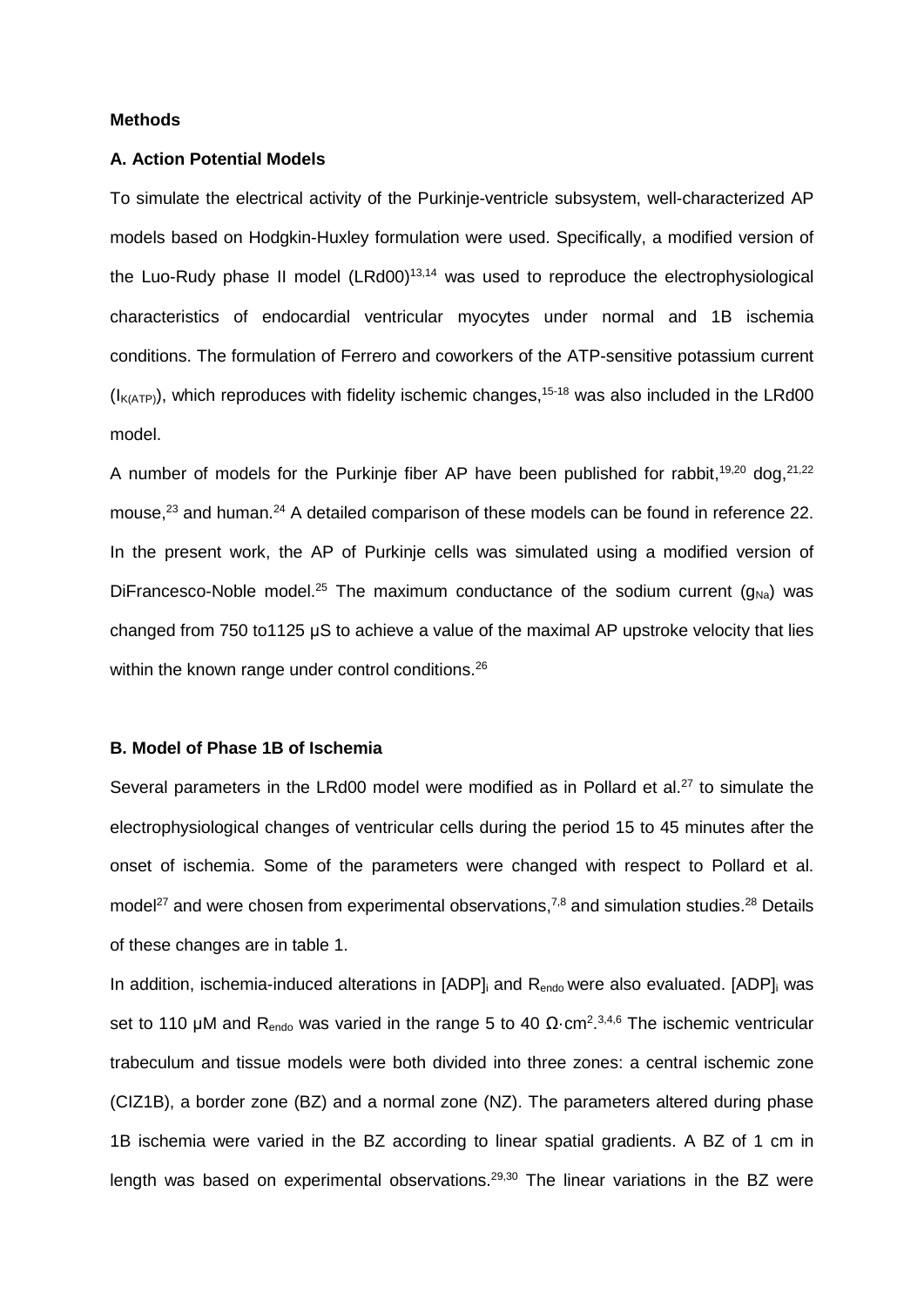present along 10, 5, and 1 mm of the tissue to simulate the effects of hyperkalemia, acidosis, and hypoxia, respectively. 30,31

## **C. Tissue Models**

In the present work several tissue models were developed. Firstly, in order to study the characteristics of AP propagation from Purkinje to ventricle and from ventricle to Purkinje, two 1D models were developed and consisted of a Purkinje fiber coupled to either a normal ventricular fiber (see Figure 1A) or a ventricular fiber affected by 1B ischemic conditions including a CIZ1B, a BZ and a NZ (see Figure 1B). In both models the Purkinje and ventricular fibers were coupled through a Purkinje-ventricle junction (PVJ). The delay in conduction associated to the PVJ was determined by the values of the Purkinje-ventricle resistance (R<sub>PVJ</sub>). Under normal conditions, R<sub>PVJ</sub> was adjusted to 16  $\Omega$ ·cm<sup>2</sup>, which resulted in a delay in conduction from Purkinje to ventricle of 2.21 ms. R<sub>PVJ</sub> value was increased up to 40 Ω·cm<sup>2</sup> to simulate the effects of ischemia.<sup>32,33</sup> Purkinje and ventricular fibers were 1.5 cm (100 cells) and 3 cm (300 cells) in length, respectively. The stimulation protocol consisted of a train of 11 pulses applied at cell #0 of the Purkinje fiber in the two models. In the case of the Purkinje fiber coupled to the ischemic strand, the stimuli were also applied to the NZ of the ventricular end, to analyze the AP propagation from ventricle to Purkinje.

Secondly, a 1D model was defined with a ring structure, where a Purkinje fiber was coupled to an 1B ischemic ventricular strand through two Purkinje-ventricular junctions (PVJs). The Purkinje fiber was composed by 600 cells (9 cm) and the ventricular strand had 500 cells (5 cm). The ventricular fiber was divided into 300 cells in the CIZ1B, 100 cells in the BZ, and 100 cells in the NZ. Uncoupling in the PVJ in the ischemic zone was varied and quantified by an elevated value of  $R_{PVJ1}$ , whereas PVJ in the normal zone was characterized by normal coupling ( $R_{PVJ2}$ =16 Ω·cm<sup>2</sup>).

The stimulation protocol consisted of two depolarizing pulses applied to cell #99 of the Purkinje fiber at a BCL of 1500 ms (see Figure 2).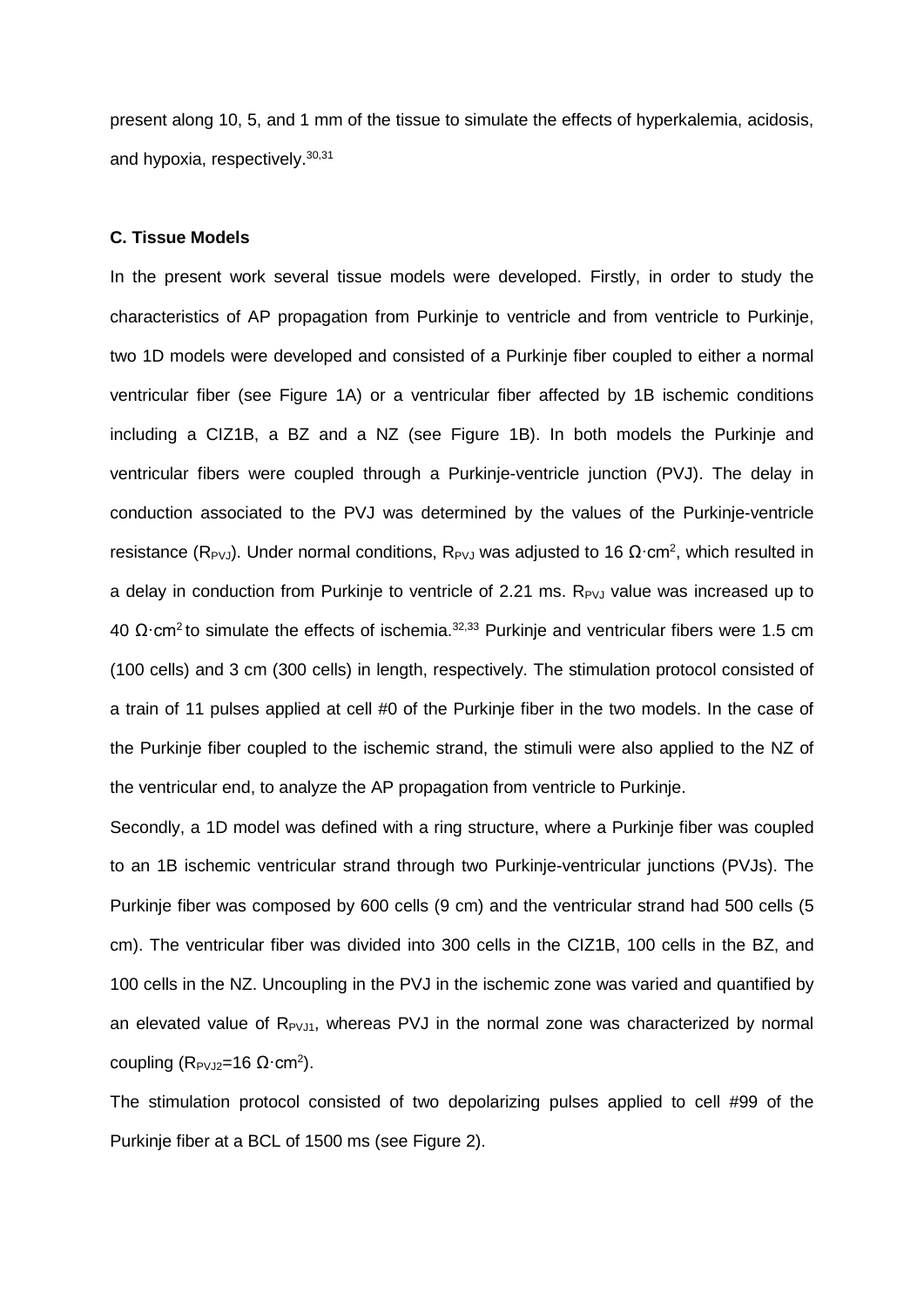A 2D model of a bundle of Purkinje cells coupled to ischemic ventricular tissue through Purkinje-ventricle junctions: PVJ1 in the ischemic zone and PVJ2 in the normal zone (see Figure 3). The bundle of Purkinje cells consisted of 5×452 nodes. The ventricular tissue had an anisotropy ratio of 3:1 and was composed by 275×250 nodes. Each node represented a membrane patch with dimensions 100×100 μm. The stimulation protocol consisted of one pulse applied at the site indicated in Figure 3.

### **D. Computation of the Safety Factor**

The safety factor (SF) for conduction was computed and used to evaluate the AP conduction from Purkinje to ventricle and from ventricle to Purkinje. SF quantifies the source-sink relationship between adjacent cardiac cells. The value of the SF illustrates the success (SF value greater than 1) or failure (SF values lower than 1) of AP propagation. Several definitions of the SF have been published.<sup>34-36</sup> The formulation of Romero et al. (SF<sub>R</sub>), was chosen based on its computational advantages.37

## **Results**

#### **A. Effects of 1B Ischemia on Cellular Electrophysiology**

The electrophysiological changes in the setting of phase 1B ischemia were analyzed in the 1D ischemic fiber. APD<sub>90</sub>, conduction velocity (CV) and resting potential ( $V_{rest}$ ) were significantly changed. Specifically, APD<sub>90</sub> was reduced by 70% in the CIZ1B for  $[K^+]_0 = 9$  mM,  $V_{rest}$  was -84 mV in the NZ and -64 mV in the CIZ1B when  $[K^+]_0$  was 12 mM. CV was also reduced within the CIZ1B, especially when  $[K^+]_0 \ge 9$  mM.

#### **B. Conduction Safety at the Purkinje-Ventricle Interface**

The ischemia-induced alterations in the ventricular electrophysiology can affect AP propagation between the Purkinje system and ventricular tissue. To analyze the safety of AP conduction from Purkinje to ventricle (and from ventricle to Purkinje) we used the parameter SF described in the Methods section. Figure 1-A shows the safety factor calculated in a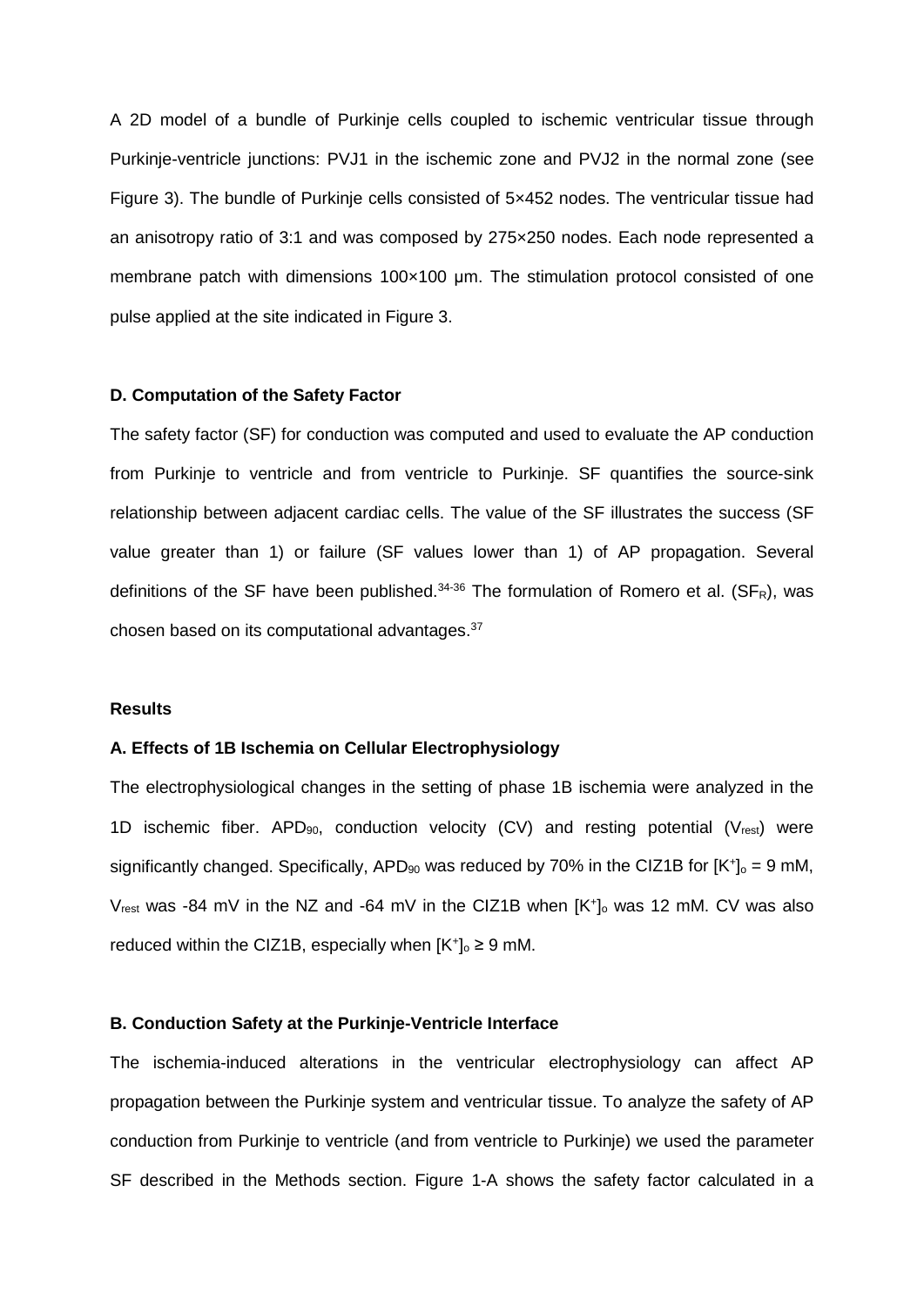Purkinje fiber coupled to a ventricular fiber under normal conditions.  $SF_R$  values were 2.5 and 1.82 in Purkinje and ventricular fibers, respectively.

 $SF<sub>R</sub>$  was also evaluated in the 1D model of a Purkinje fiber coupled to a ventricular fiber under phase 1B ischemic conditions. Figures 1-B and 1-C depict the  $SF<sub>R</sub>$  plots obtained for these two sets of simulations including selected degrees of coupling between Purkinje and ventricular fibers (R<sub>PVJ</sub> = 16 and 24 Ω·cm<sup>2</sup>). SF<sub>R</sub> showed a biphasic behavior, as cellular coupling between ventricular cells decreased. This effect was observed for the cases illustrated in panels B and C. As depicted in Figure1-B, where  $R_{PVJ}$  and  $[K^+]_0$  were set to 16 Ω·cm<sup>2</sup> and 11.5 mM, respectively, successful AP propagation was observed for low and moderate values of cellular uncoupling of ventricular cells (when R<sub>endo</sub> was varied from 5 to 38  $\Omega$ ·cm<sup>2</sup>). More extensive uncoupling resulted in conduction block. Note that SF<sub>R</sub> remained almost constant in the CIZ1B and its value depended on ventricular coupling. In contrast,  $SF<sub>R</sub>$  in the BZ was ad a bell-shaped, as expected since conditions of simulated phase 1B ischemia were varied along the BZ. More extensive uncoupling between Purkinje and ventricular fibers (R<sub>PVJ</sub> = 24 Ω·cm<sup>2</sup>) also resulted in a biphasic behavior of the SF<sub>R</sub> (see Figure 1C).  $SF_R$  dropped below unity and AP propagation failed at the CIZ1B for low and very high values of ventricular uncoupling.

Retrograde propagation from ventricle to Purkinje was also analyzed in our simulations by stimulating cell #399 of the ventricular fiber. A set of simulations was conducted for selected values of  $R_{endo}$ ,  $[K^+]_0$ , and Purkinje-ventricle coupling  $(R_{PVJ})$ . The stimuli were applied either at the Purkinje or at the ventricular edge. Figure 1 panels D, E, and F show the results obtained. Three different patterns of results were observed: (i) AP conduction success from Purkinje to ventricle and from ventricle to Purkinje (white area), (ii) conduction block in both directions, i.e. bidirectional block (BDB) at the CIZ1B (light green area), and (iii) unidirectional block (UDB) at the PVJ or at the CIZ1B zone (dark green area). In the case of UDB, conduction block occurred from Purkinje to ventricle, whereas conduction was achieved from ventricle to Purkinje. This conduction block occurred in the ischemic ventricular cells, very close to the PVJ. More extensive uncoupling between Purkinje and ventricular fibers,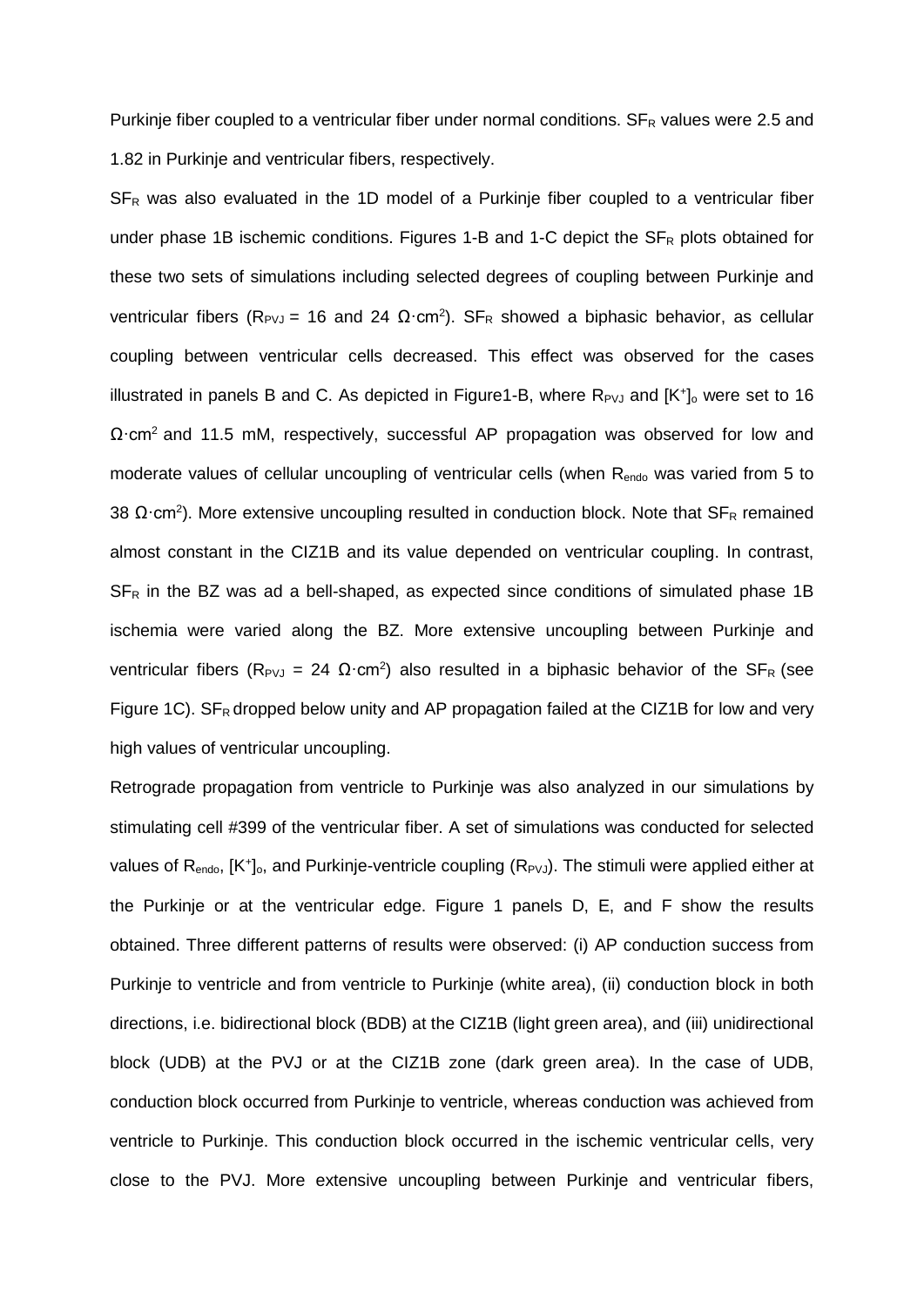resulted in an increased probability of UDB (panel F). It is known that UDBs can set the stage for reentry in an ischemic tissue. 16-18

## **C. 1B Ischemia-Induced Reentry**

To investigate whether the UDBs identified in the 1D Purkinje-ischemic ventricle model can in fact generate reentry, simulations were conducted using a 1D model ring structure. Figure 2 shows the three scenarios described above: UDB and reentry (panel A), bidirectional conduction and AP collision (panel B), and BDB block at the CIZ1B zone (panel C), depending on the degree of cellular uncoupling of ventricular cells. In these simulations  $[K^+]$ <sub>o</sub> was set to 11.7 mM. R<sub>PVJ1</sub> and R<sub>PVJ2</sub> were set to 32 and 16 Ω·cm<sup>2</sup>, respectively, to simulate the increased uncoupling in the ischemic region and the normal coupling in the normal region. Note that  $R_{endo}$  values differ in panels A, B, and C. The three selected cases are indicated by the crosses in Figure 1C. Figure 2A represents the first scenario, where 1B ischemic conditions led to UDB at PVJ1. In this case,  $R_{\text{endo}}$  was set to 9  $\Omega$  cm<sup>2</sup>. The wavefronts generated by the second pulse started to propagate in both directions along the Purkinje fiber. One of the wavefronts was blocked in the ventricular cells next to PVJ1. The second wavefront propagated through PVJ2, crossing the junction and starting its propagation along the normal zone of the ventricular fiber. When this second wavefront reached PVJ1 and propagation succeeded, Purkinje cells close to PVJ1 generated an AP and the new cycle of the reentry. This reentry was sustained until the end of the simulation (2600 ms).

When R<sub>endo</sub> was increased to 10  $\Omega$ ·cm<sup>2</sup>, conduction block from Purkinje to ventricle disappeared (Figure 2B). In this case, the moderate uncoupling between ventricular cells modified the source-sink relationship between Purkinje and ventricular fibers, such that propagation was favored.

A further increase in ventricular uncoupling ( $R_{endo} = 25 \Omega \cdot cm^2$ ) led to BDB at the CIZ1B (see Figure 2C). After propagating through the two PVJs (PVJ1 and PVJ2), BDB occurred at the CIZ1B due to high intercellular resistance: the two wavefronts failed to propagate. Our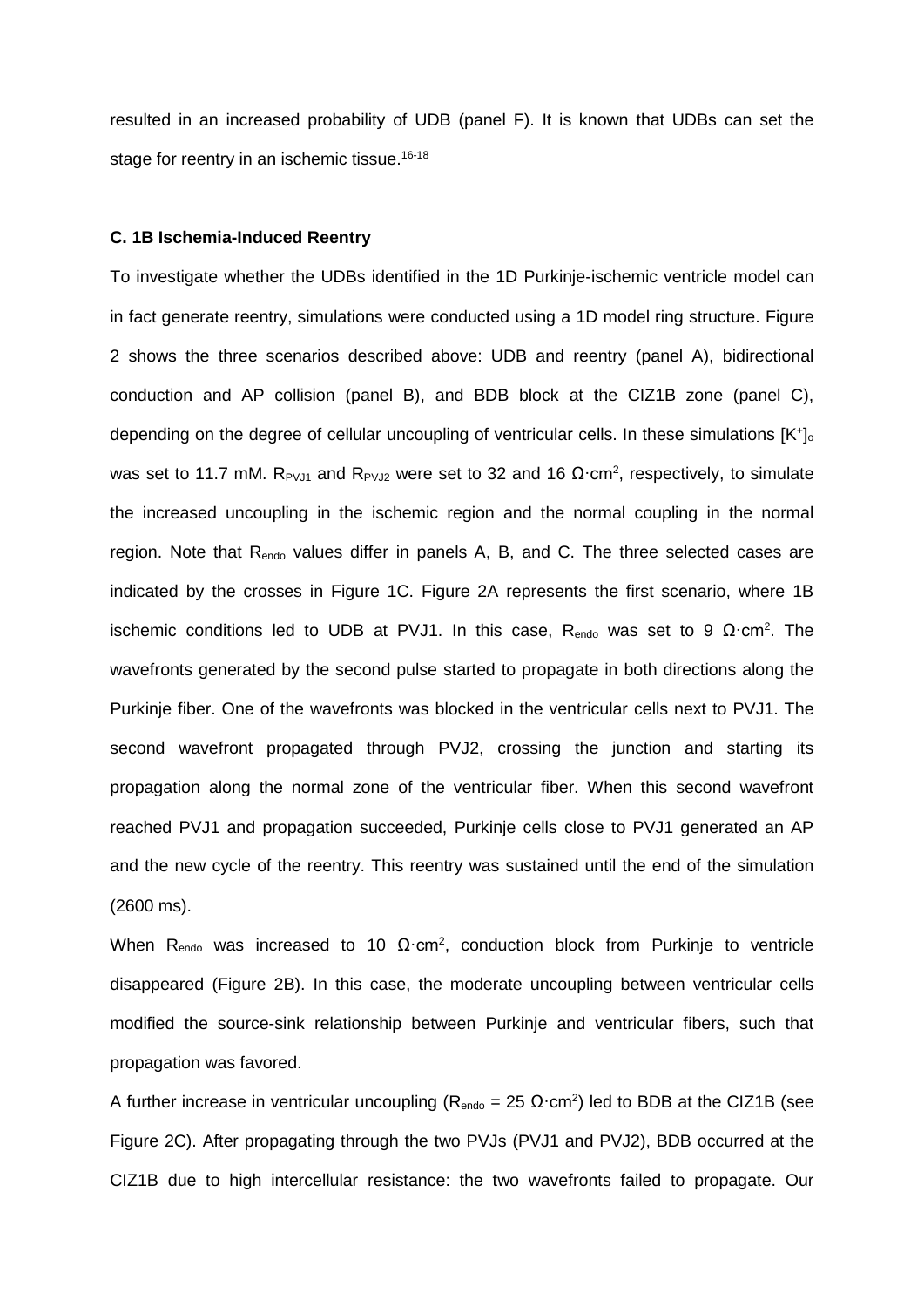simulations show that 1B ischemia may set the conditions that generate a reentry in the Purkinje-ventricle subsystem. Note however, that moderate uncoupling of ventricular cells, can favor conduction, prevent a reentry, and thus be antiarrhythmic.

Finally, we evaluated whether the reentry observed in the ring model can occur in a more realistic structure. For this purpose, we implemented a 2D model of a bundle of Purkinje fibers connected to ventricular tissue, as described in Methods. Figure 3 shows model output for two selected sets of conditions.

A single stimulus was applied at cell #0 of the Purkinje fiber (Figure 3A) and phase 1B ischemic parameters were set: R<sub>PVJ1</sub> = 25.6 Ω·cm<sup>2</sup> (corresponding to an increased uncoupling in the ischemic junction),  $R_{PVJ2} = 16 \Omega \cdot \text{cm}^2$  (corresponding to the normal coupling in the normal junction),  $R_{endo}=8 \Omega \cdot cm^2$  and  $[K^+]_0 = 14.3 \text{ mM}$ . Note that these values are different from those utilized in the 1D and ring models, since in 2D simulations the parameters yielding conduction block differ somewhat.

Under these conditions conduction block occurred at PVJ1 and the first wavefront could not propagate through the CIZ1B zone of the ventricular tissue. The second wavefront propagated through PVJ2, through the three ventricular zones, and reached PVJ1. Note that the wavefront failed to re-excite the Purkinje cells near PVJ1 and disappeared (panel A6 of Figure 3). A further increase in  $[K^+]_0$  up to 14.5 mM led to reentry in the Purkinje-ventricle system, as illustrated in Figure 3B. In this case, one of the wavefronts failed to propagate across PVJ1, as in the previous case. However, the second wavefront did propagate across PVJ2, throughout the ventricular tissue, and later across PVJ1. This wavefront re-excited Purkinje cells, thus generating reentry. The time required for the second wavefront to reexcite Purkinje cells was 320 ms. These results suggest that even small changes in specific parameters characteristic of phase 1B ischemia can be critical in the generation of reentry.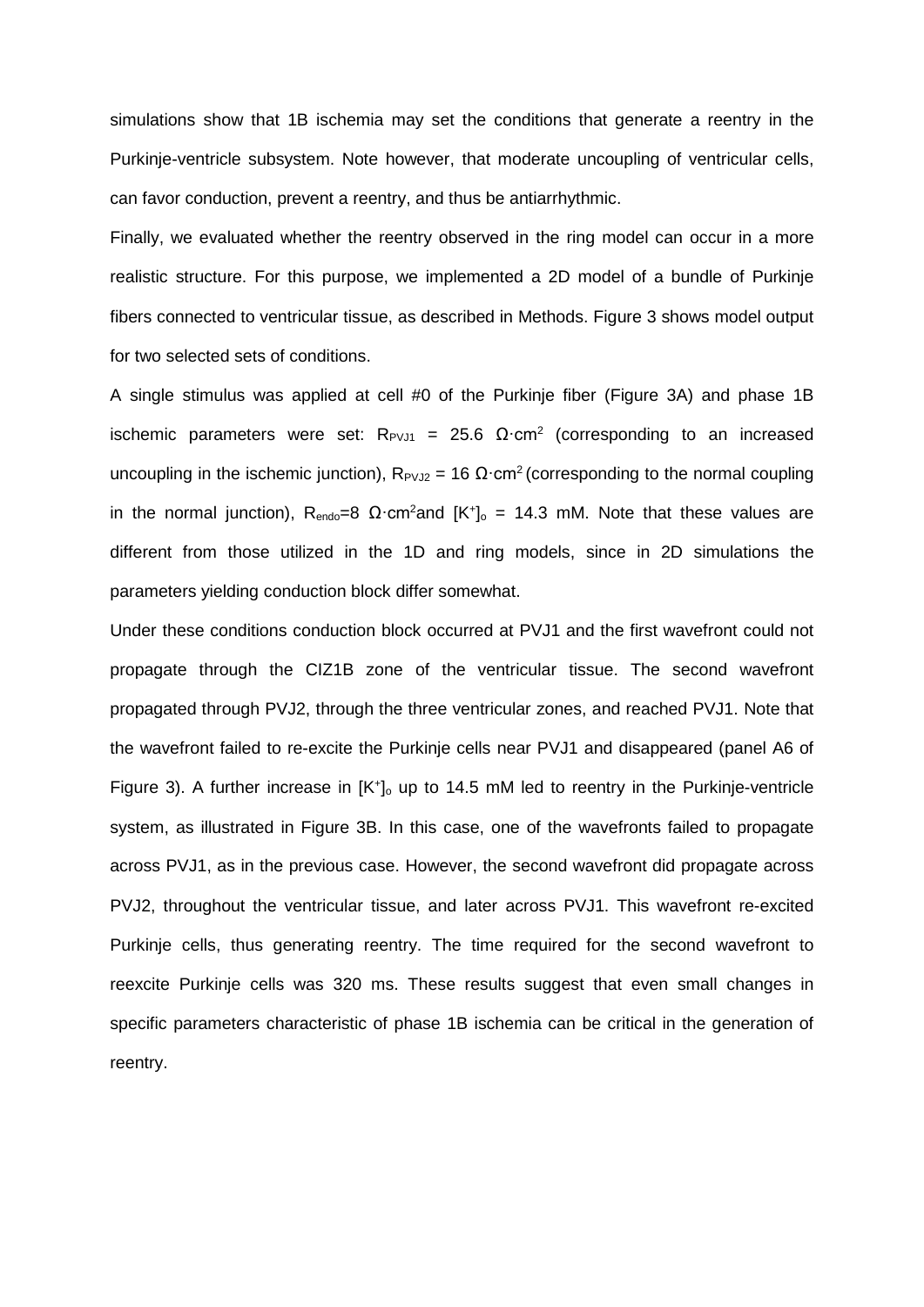## **Discussion**

#### **A. Electrical Uncoupling Induced by Phase 1B Ischemia**

Several experimental studies have shown that during ischemia the impedance of the ventricular tissue increases between 40% and 200%. 4,33,38-40 This increase of tissue resistance appears to be connected with the incidence of arrhythmias.<sup>38</sup> The range of ventricular uncoupling (parameter Rendo was increased up to 80%) in which we observed UDBs, is within the range of the published data.

Details of the electrical uncoupling and conduction delay between Purkinje fibers and ventricular ischemic tissue are available from experimental studies. <sup>33</sup> However, the exact amount of uncoupling at PVJ induced by ischemia is unknown. Accordingly, we evaluated a maximum increase of 100% in the ischemia simulations (parameter  $R_{PVJ}$ ), with respect to normal conditions.

## **B. Biphasic Behavior of the Safety Factor for Conduction**

Our simulations show that the electrophysiological alterations induced by phase 1B ischemia change the  $SF<sub>R</sub>$  in a biphasic manner. An intermediate increase in endocardial uncoupling led to a  $SF<sub>R</sub>$  increase in the CIZ1B (see Figure 1), whereas CV was decreased, which is in accordance with previous theoretical studies. Indeed, Shaw and Rudy obtained an increase in SF and a decrease in CV when the conductance of gap junctions was reduced. <sup>36</sup> Dhein suggested that complete gap junction uncoupling would promote arrhythmogenesis, whereas an intermediate uncoupling would increase SF. <sup>41</sup> This conclusion is supported by other experimental studies in which the maximum ventricular uncoupling related to phase 1B of ischemia was 200% and a greater uncoupling was considered as complete uncoupling, which was related to the end of incidence of 1B phase arrhythmias.<sup>4,6</sup>

The biphasic behavior of  $SF_R$  results from the complex interaction of the modified electrophysiological parameters as a result of 1B ischemia. Cellular uncoupling together with hyperkalemia are both important factors. A progressive increase in  $[K^+]_0$  led to a narrower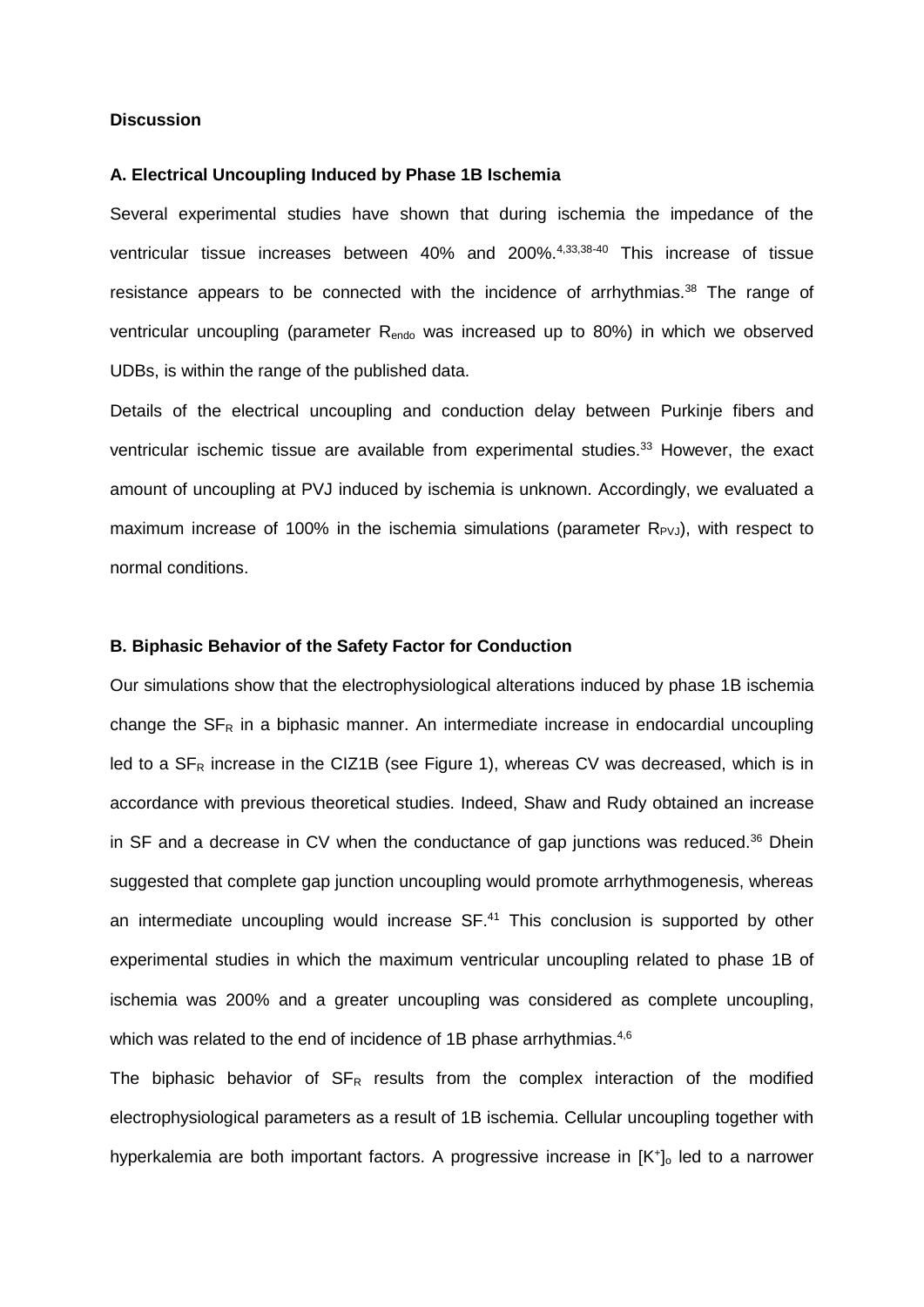range of conduction (see white areas in Figure 1). It is noteworthy that in the Purkinje-1B ischemic ventricle model conduction block was obtained for  $[K^+]_0$  greater than 11.7 mM. In a multicellular fiber model of 160 cells with a central hyperkalemic region, Wang and Rudy reported that a moderate increase ( $[K^+]_0 = 8.5$  mM) increased SF and CV, whereas a more pronounced increase in  $[K^+]$ <sub>o</sub> (up to 13.5 mM) reduced  $SF^{42}$  and conduction block occurred at  $[K^+]_0 > 14$  mM.

With regard to the behavior of  $SF_R$  at the Purkinje-ventricle junction, our results show that an extensive uncoupling between Purkinje fibers and ventricular tissue, i.e. a high  $R_{PVJ}$ , can promote propagation failure in the junction (see Figure 1 panel C). However, an intermediate increase of ventricular cellular coupling restores propagation at this junction. Similar observations were made by Morley et al., who obtained aberrant propagation through PVJs in genetically modified mice.<sup>43</sup> Other theoretical studies have approached the evaluation of SF in a bundle of Purkinje fiber coupled to normal ventricular tissue, $2^{1,44}$  but the present work quantifies for the first time propagation safety in the 1B ischemic ventricular tissue.

## **C Reentry in the Purkinje-Ventricle Subsystem**

Under phase 1B ischemic conditions, UDBs and reentry in the Purkinje-ventricle interface were observed. The probability of occurrence increased for a low degree of uncoupling within the myocardium and at the PVJ. A critical temporal relationship between the worsening of ischemic conditions and uncoupling may be the origin of UDBs. Indeed, when  $[K^+]$ <sub>o</sub> accumulation is not high enough, conduction block does not occur, as can be inferred from the trend of the dark green region in Figure 1D-1F. In our 1D ring-shape and 2D models of the Purkinje-ventricle subsystem, propagation block occurred under 1B ischemia conditions at the PVJ1 and CIZ1B zones. Experiments focusing on action potential propagation from Purkinje fibers to ventricle have been performed on isolated cells, 45,46 and fiber preparations.<sup>37,38,47</sup> In a study conducted in Purkinje-ventricular cell pairs coupled with a variable resistance Rj , Huelsing et al. observed conduction block from Purkinje to ventricle at lower values of  $R_j$  than in the opposite direction.<sup>46</sup> They reported that uncoupling between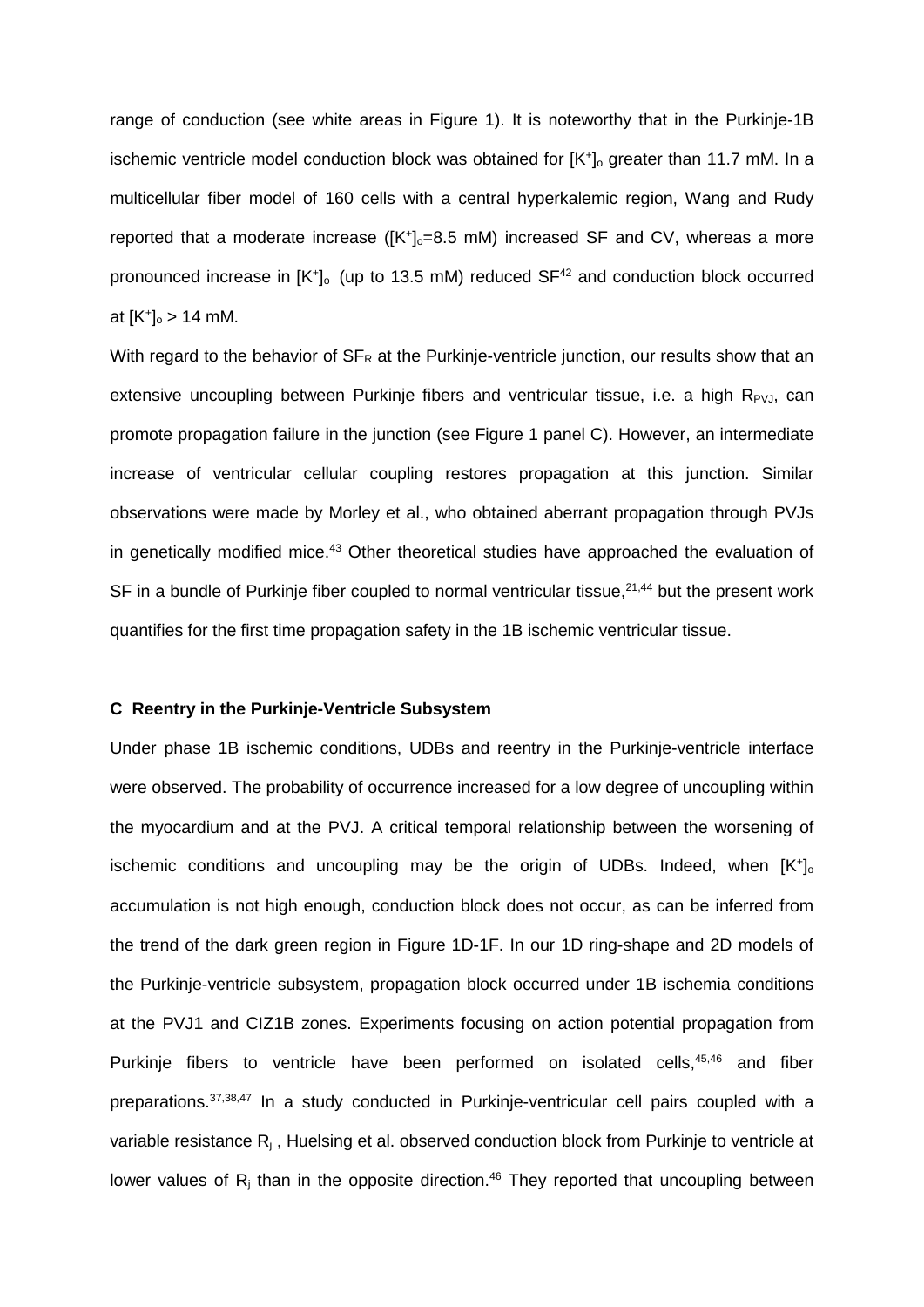Purkinje and ventricular cells can enhance the likelihood of UDB. Additionally, Ferrier et al. observed bidirectional block in canine Purkinje fiber-papillary muscle preparations perfused with an ischemic solution.<sup>48</sup> Our simulations complement these reports by confirming the important role of uncoupling and ischemic components on conduction block in the Purkinjeventricle subsystem.

Experimental and theoretical studies have also described reentry within ventricular tissue alone. Patterson and coworkers observed that during the period of 15-30 min of ischemia, ventricular extrasystoles were induced with conduction delays greater than 130 ms in canine mid-myocardial tissues. <sup>2</sup> They reported a relationship between delayed activation in the ischemic mid-myocardium and arrhythmias during phase 1B, and suggested that this aberrant impulse was generated by a localized reentry in ischemic mid-myocardium. On the other hand, Jie et al. confirmed with computer models that heterogeneous uncoupling resulted in dispersion of subepicardial effective refractory period, thus optimizing the substrate for reentry generation.<sup>49</sup>

In summary, we have further defined the conditions of phase 1B ischemia that can lead to conduction block in the Purkinje-ventricle subsystem and gained new insights into reentry generation in this setting. We observed that even a small degree of uncoupling between ventricular cells, as well as between Purkinje and ventricular tissue, may induce UDB and reentry in the Purkinje-ventricle subsystem. In contrast, a more extensive uncoupling can facilitate AP propagation. In the setting of phase 1B ischemia, the degree of hyperkalemia determines the range of uncoupling in which UDB may be induced. Additional experimental studies that analyze the effects of hyperkalemia and uncoupling (individually and combined) on reentry generation in the PVJ will be very valuable as a basis for improved understanding of arrhythmogenic mechanisms resulting from phase 1B ischemia.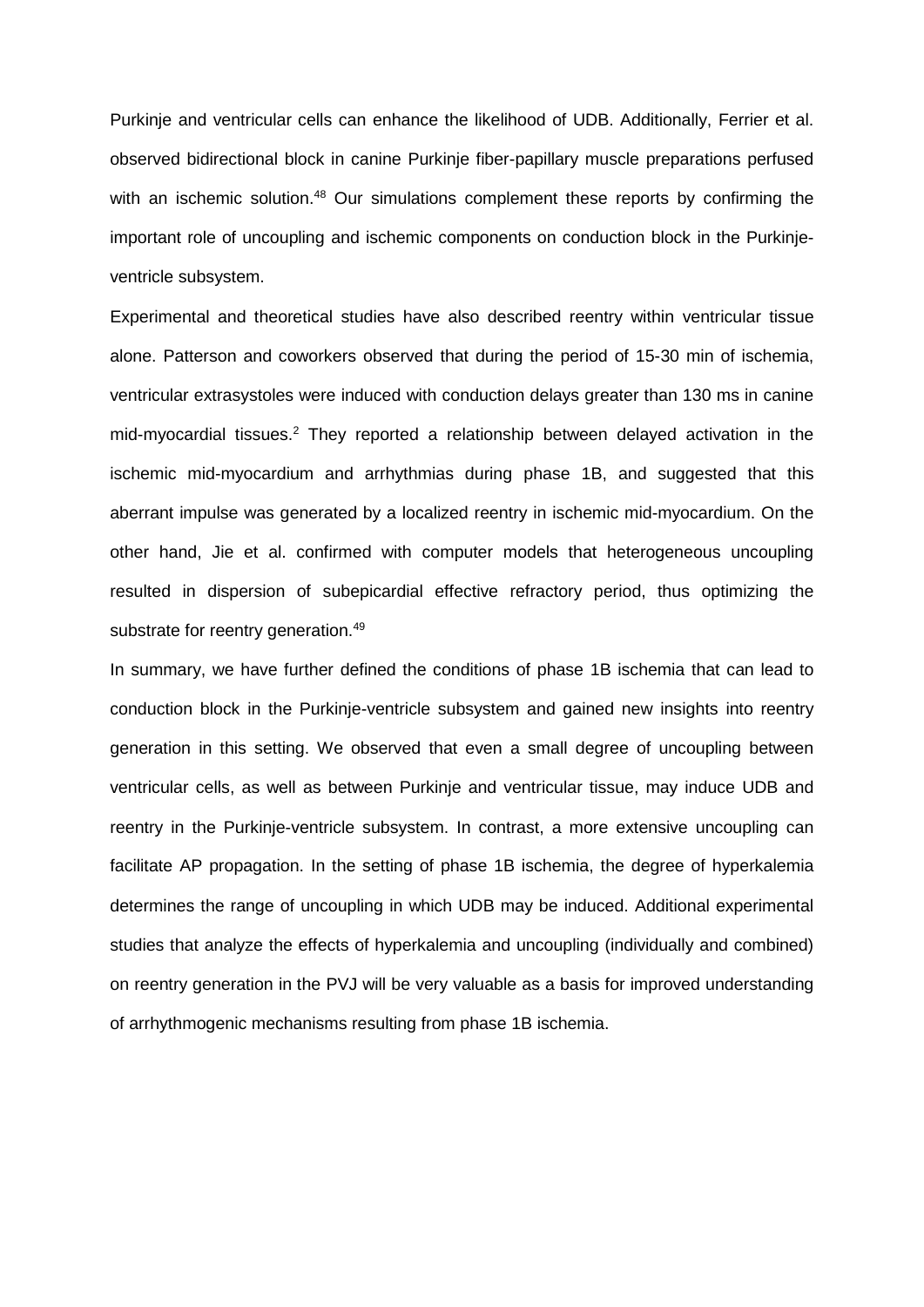## **Acknowledgements**

This work was supported: (i) by the European Commission preDiCT grant (DG-INFSO-224381), (ii) by the Plan Avanza en el marco de la Acción Estratégica de Telecomunicaciones y Sociedad de la Información del Ministerio de Industria Turismo y Comercio of Spain (TSI-020100-2010-469), and (iii) by the Programa de Apoyo a la Investigación y Desarrollo (PAID-06-11-2002) de la Universidad Politécnica de Valencia, Programa Prometeo (PROMETEO/2012/030) de la Conselleria d'Educació Formació I Ocupació, Generalitat Valenciana, and (iv) Dirección General de Política Científica de la Generalitat Valenciana (GV/2013/199).

## **References**

1. van Rijen HV, de Bakker JM, van Veen TA. Hypoxia, electrical uncoupling, and conduction slowing: Role of conduction reserve. Cardiovasc Res. 2005;**66**:9-11.

2. Patterson E, Kalcich M, Scherlag BJ. Phase 1B ventricular arrhythmia in the dog: localized reentry within the mid-myocardium. J Interv Card Electrophysiol. 1998;**2**:145-61.

3. de Groot JR, Coronel R. Acute ischemia-induced gap junctional uncoupling and arrhythmogenesis. Cardiovasc Res. 2004;**62**:323-34.

4. Smith WT, Fleet WF, Johnson TA, Engle CL, Cascio WE. The Ib phase of ventricular arrhythmias in ischemic in situ porcine heart is related to changes in cell-to-cell electrical coupling. Experimental Cardiology Group, University of North Carolina. Circulation. 1995;**92**:3051-60.

5. Kaplinsky E, Ogawa S, Balke CW, Dreifus LS. Two periods of early ventricular arrhythmia in the canine acute myocardial infarction model. Circulation. 1979;**60**:397-403.

6. Cinca J, Warren M, Carreno A, Tresanchez M, Armadans L, Gomez P, et al. Changes in myocardial electrical impedance induced by coronary artery occlusion in pigs with and without preconditioning. Circulation. 1997;**96**:3079–3086.

7. Kleber AG, Riegger CB, Janse MJ. Electrical uncoupling and increase of extracellular resistance after induction of ischemia in isolated, arterially perfused rabbit papillary muscle. Circ Res. 1987;**61**:271–9.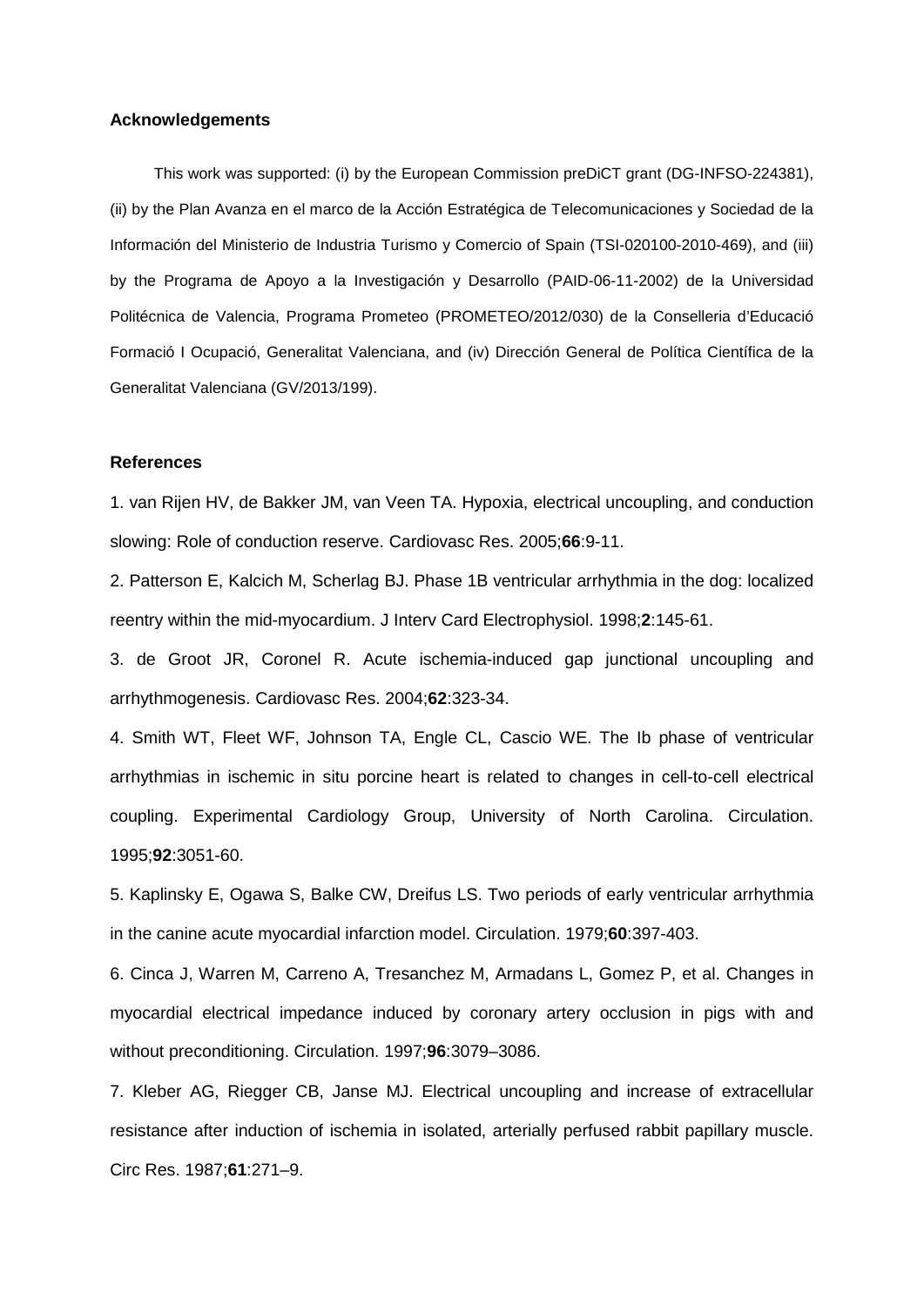8. de Groot JR, Wilms-Schopman FJ, Opthof T, Remme CA, Coronel R. Late ventricular arrhythmias during acute regional ischemia in the isolated blood perfused pig heart. Role of electrical cellular coupling. Cardiovasc Res. 2001;**50**:362-72.

9. Verkerk AO, Veldkamp MW, Coronel R, Wilders R, van Ginneken AC. Effects of cell-to-cell uncoupling and catecholamines on Purkinje and ventricular action potentials: implications for phase-1b arrhythmias. Cardiovasc Res. 2001;**51**:30-40.

10. Coronel R, Wilms-Schopman FJ, de Groot JR. Origin of ischemia induced phase 1b ventricular arrhythmias in pig hearts. J Am Coll Cardiol. 2002;**39**:166-76.

11. Coronel R,Wilms-Schopman FJ, Opthof T, Cinca J, Fiolet JW, Janse MJ. Reperfusion arrhythmias in isolated perfused pig hearts. Inhomogeneities in extracellular potassium, ST and TQ potentials, and transmembrane action potentials. Circ Res. 1992;**71**:1131-42.

12. Marzouk SA, Buck RP, Dunlap LA, Johnson TA, Cascio WE. Measurement of extracellular pH, K(+), and lactate in ischemic heart. Anal Biochem. 2002;**308**:52-60.

13. Faber GM, Rudy Y. Action potential and contractility changes in [Na(+)](i) overloaded cardiac myocytes: a simulation study. Biophys J. 2000;**78**:2392-404.

14. Viswanathan PC, Shaw RM, Rudy Y. Effects of IKr and IKs heterogeneity on action potential duration and its rate dependence: a simulation study. Circulation. 1999;**99**:2466-74. 15. Ferrero Jr JM, Saiz J, Ferrero JM, Thakor NV. Simulation of action potentials from metabolically impaired cardiac myocytes. Role of ATP-sensitive K+ current. Circ Res. 1996;**79**:208-21.

16. Ferrero Jr JM, Trenor B, Rodriguez B, Saiz J. Electrical activity and reentry during acute regional myocardial ischemia: insights from simulations. I J Bifurcation and Chaos. 2003;**13**:3703-3715.

17. Trenor B, Ferrero Jr JM, Rodriguez B, Montilla F. Effects of pinacidil on reentrant arrhythmias generated during acute regional ischemia: a simulation study. Ann Biomed Eng. 2005;**33**:897-906.

18. Trenor B, Romero L, Ferrero Jr JM, Saiz J, Molto G, Alonso JM. Vulnerability to reentry in a regionally ischemic tissue: a simulation study. Ann Biomed Eng. 2007;**35**:1756-70.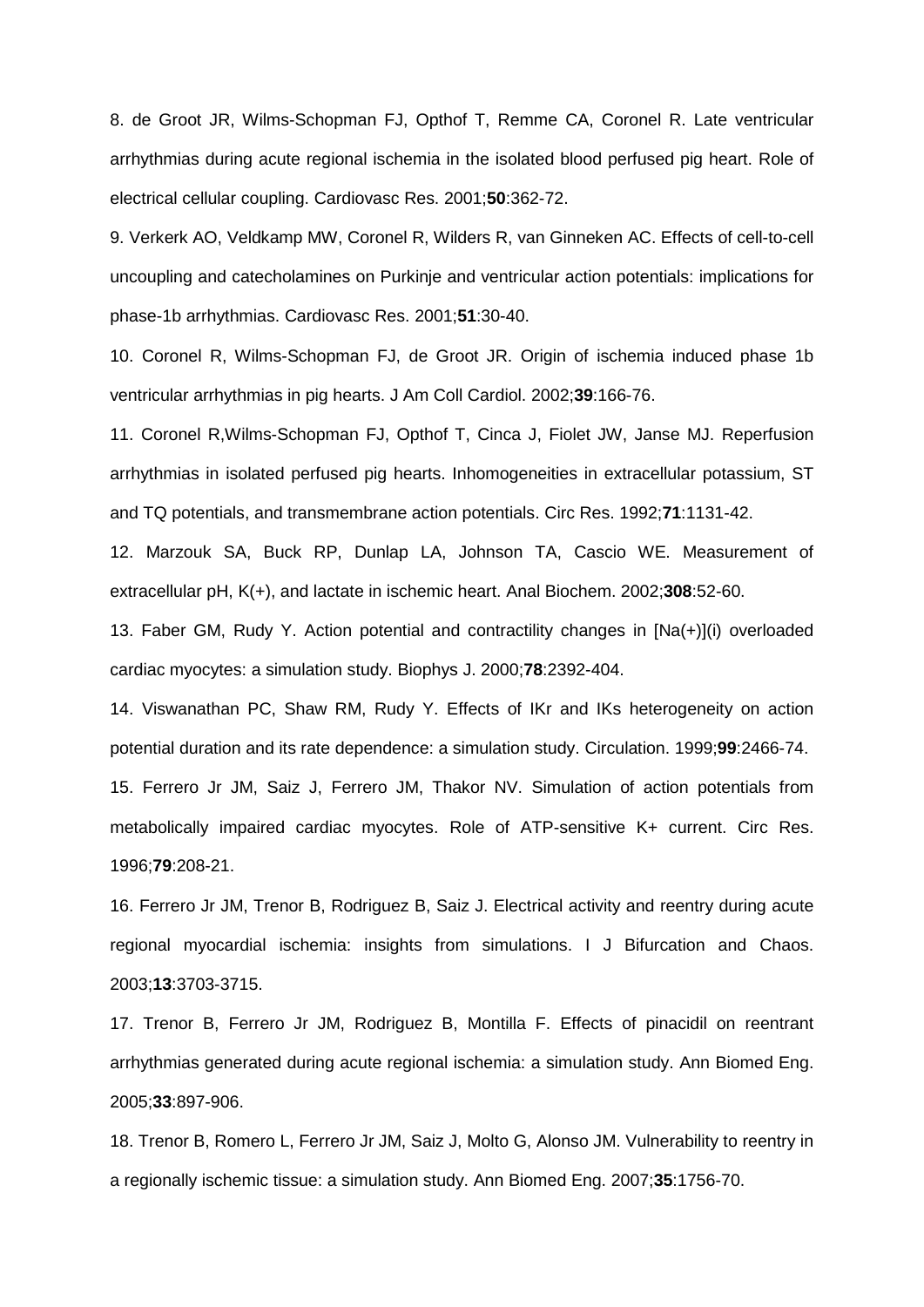19. Stewart P, Aslanidi OV, Noble D, Noble PJ, Boyett MR, Zhang H. Mathematical models of the electrical action potential of Purkinje fibre cells. Philos Transact A Math Phys Eng Sci. 2009;**367**:2225-55.

20. Corrias A, Giles W, Rodriguez B. Ionic mechanisms of electrophysiological properties and repolarization abnormalities in rabbit Purkinje fibers. Am J Physiol Heart Circ Physiol. 2011;**300**:H1806-13.

21. Aslanidi OV, Stewart P, Boyett MR, Zhang H. Optimal velocity and safety of discontinuous conduction through the heterogeneous Purkinje-ventricular junction. Biophys J. 2009;**97**:20-39.

22. Li P, Rudy Y. A model of canine Purkinje cell electrophysiology and Ca2+ cycling: rate dependence, triggered activity, and comparison to ventricular myocytes. Circ Res. 2011;**109**:71-9.

23. Vaidyanathan R, O'Connell RP, Deo M, Milstein ML, Furspan P, Herron TJ, et al. The ionic bases of the action potential in isolated mouse cardiac Purkinje cell. Heart Rhythm. 2013;**10**:80-7.

24. Sampson KJ, Iyer V, Marks AR, Kass RS. A computational model of Purkinje fibre single cell electrophysiology: implications for the long QT syndrome. J Physiol. 2010;**588**:2643-55.

25. DiFrancesco D, Noble D. A model of cardiac electrical activity incorporating ionic pumps and concentration changes. Philos Trans R Soc Lond B Biol Sci. 1985;**307**:353-98.

26. Cabo C, Barr RC. Unidirectional block in a computer model of partially coupled segments of cardiac Purkinje tissue. Ann Biomed Eng. 1993;**21**:633-44.

27. Pollard AE, Cascio WE, Fast VG, Knisley SB. Modulation of triggered activity by uncoupling in the ischemic border. A model study with phase 1b-like conditions. Cardiovasc Res. 2002;**56**:381-92.

28. Jie X, Trayanova NA. Mechanisms for initiation of reentry in acute regional ischemia phase 1B. Heart Rhythm. 2010;**7**:379-86.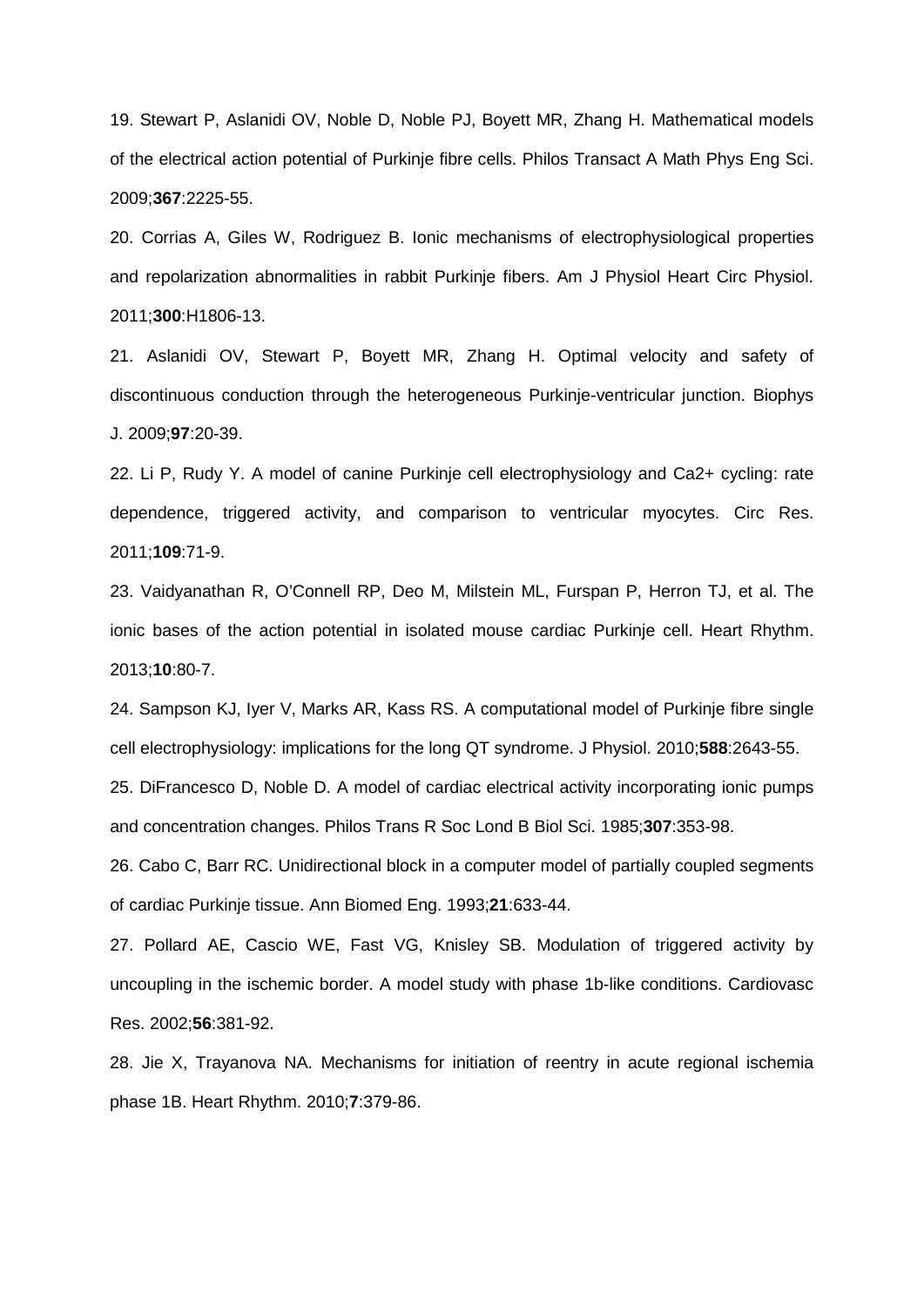29. Wilensky RL, Tranum-Jensen J, Coronel R, Wilde AA, Fiolet JW, Janse MJ. The subendocardial border zone during acute ischemia of the rabbit heart: an electrophysiologic, metabolic, and morphologic correlative study. Circulation. 1986;**74**:1137-46.

30. Coronel R, Wilms-Schopman FJ, Fiolet JW, Opthof T, Janse MJ. The relation between extracellular potassium concentration and pH in the border zone during regional ischemia in isolated porcine hearts. J Mol Cell Cardiol. 1995;**27**:2069-73.

31. Coronel R, Fiolet JW, Wilms-Schopman FJ, Schaapherder AF, Johnson TA, Gettes LS, et al. Distribution of extracellular potassium and its relation to electrophysiologic changes during acute myocardial ischemia in the isolated perfused porcine heart. Circulation. 1988;**77**:1125-38.

32. Tan RC, Ramza BM, Joyner RW. Modulation of the Purkinje-ventricular muscle junctional conduction by elevated potassium and hypoxia. Circulation. 1989;**79**:1100–5.

33. Gilmour Jr RF, Evans JJ, Zipes DP. Purkinje-muscle coupling and endocardial response to hyperkalemia, hypoxia, and acidosis. Am J Physiol. 1984;**247**:H303–11.

34. Delgado C, Steinhaus B, Delmar M, Chialvo DR, Jalife J. Directional differences in excitability and margin of safety for propagation in sheep ventricular epicardial muscle. Circ Res. 1990;**67**:97–110.

35. Leon LJ, Roberge FA. Directional characteristics of action potential propagation in cardiac muscle. A model study. Circ Res. 1991;**69**:378-95.

36. Shaw RM, Rudy Y. Ionic mechanisms of propagation in cardiac tissue. Roles of the sodium and L-type calcium currents during reduced excitability and decreased gap junction coupling. Circ Res. 1997;**81**:727-41.

37. Romero L, Trenor B, Alonso JM, Tobon C, Saiz J, Ferrero Jr JM. The relative role of refractoriness and source-sink relationship in reentry generation during simulated acute ischemia. Ann Biomed Eng. 2009;**37**:1560–71.

38. de Groot JR. Genesis of life-threatening ventricular arrhythmias during the delayed phase of acute myocardial ischemia. Role of cellular electrical coupling and myocardial heterogeneities. University of Amsterdam; 2001.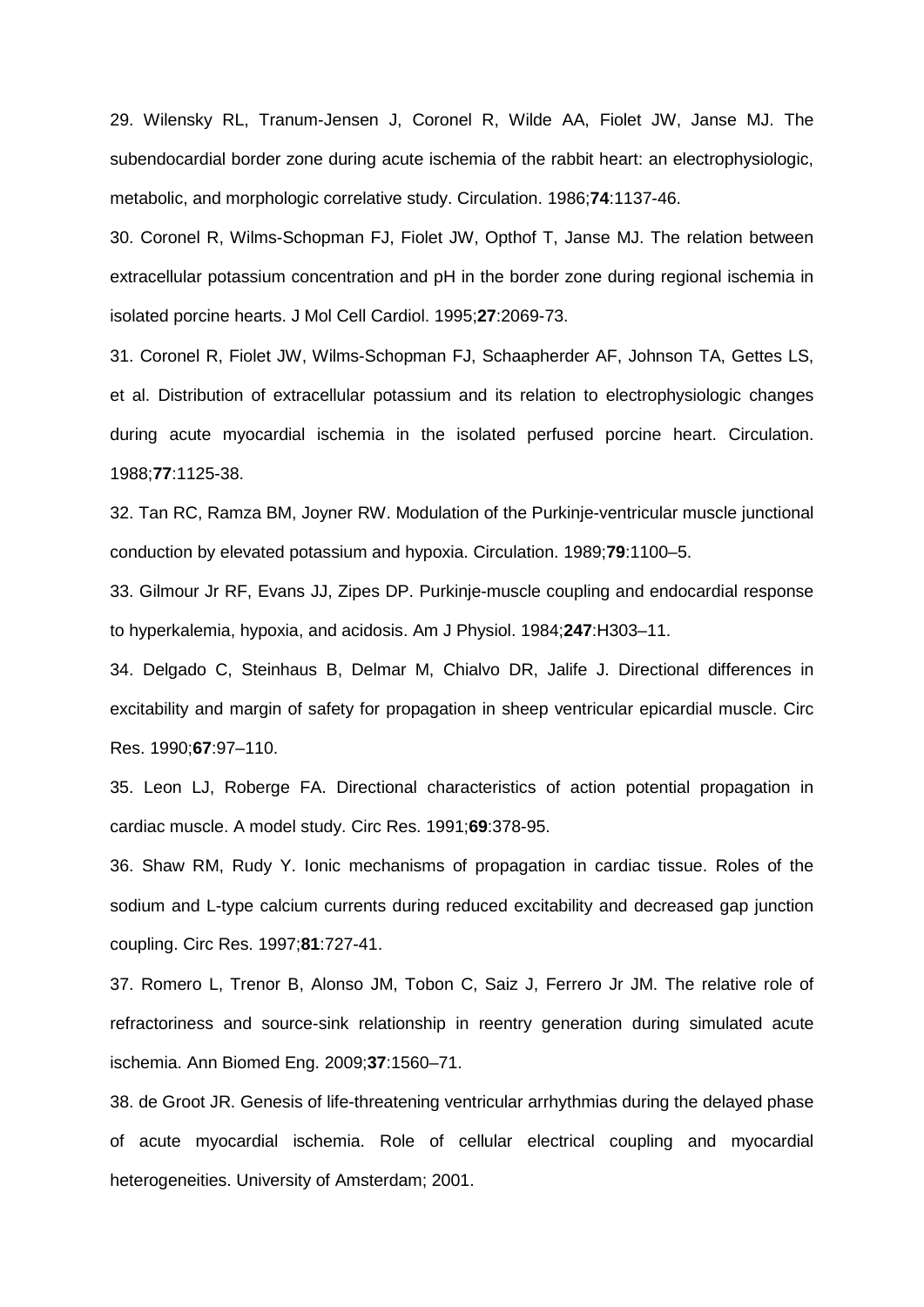39. Wilhelms M, Dossel O, Seemann G. Simulating the impact of the transmural extent of acute ischemia on the electrocardiogram. In: Computing in cardiology, 2010; 2010. p. 13-16. 40. del Rio CL, McConnell PI, Clymer BD, Dzwonczyk R, Michler RE, Billman GE, et al. Early time course of myocardial electrical impedance during acute coronary artery occlusion in pigs, dogs, and humans. J Appl Physiol. 2005;**99**:1576-81.

41. Dhein S. Cardiac ischemia and uncoupling: gap junctions in ischemia and infarction. Adv Cardiol. 2006;**42**:198-212.

42. Wang Y, Rudy Y. Action potential propagation in inhomogeneous cardiac tissue: safety factor considerations and ionic mechanism. Am J Physiol Heart Circ Physiol. 2000;**278**:H1019-H1029.

43. Morley GE, Danik SB, Bernstein S, Sun Y, Rosner G, Gutstein DE, et al. Reduced intercellular coupling leads to paradoxical propagation across the Purkinje-ventricular junction and aberrant myocardial activation. Proc Natl Acad Sci U S A. 2005;**102**:4126-9.

44. Boyle PM, Vigmond EJ. An intuitive safety factor for cardiac propagation. Biophys J. 2010;**98**:L57–9.

45. Huelsing DJ, Spitzer KW, Cordeiro JM, Pollard AE. Conduction between isolated rabbit Purkinje and ventricular myocytes coupled by a variable resistance. Am J Physiol. 1998;**274**:H1163-73.

46. Huelsing DJ, Spitzer KW, Pollard AE. Spontaneous activity induced in rabbit Purkinje myocytes during coupling to a depolarized model cell. Cardiovasc Res. 2003;**59**:620-7.

47. Evans JJ, Gilmour JRF, Zipes DP. The effects of lidocaine and quinidine on impulse propagation across the canine Purkinje-muscle junction during combined hyperkalemia, hypoxia, and acidosis. Circ Res. 1984;**55**:185-96.

48. Ferrier GR, Moffat MP, Lukas A. Possible mechanisms of ventricular arrhythmias elicited by ischemia followed by reperfusion. Studies on isolated canine ventricular tissues. Circ Res. 1985;**56**:184-94.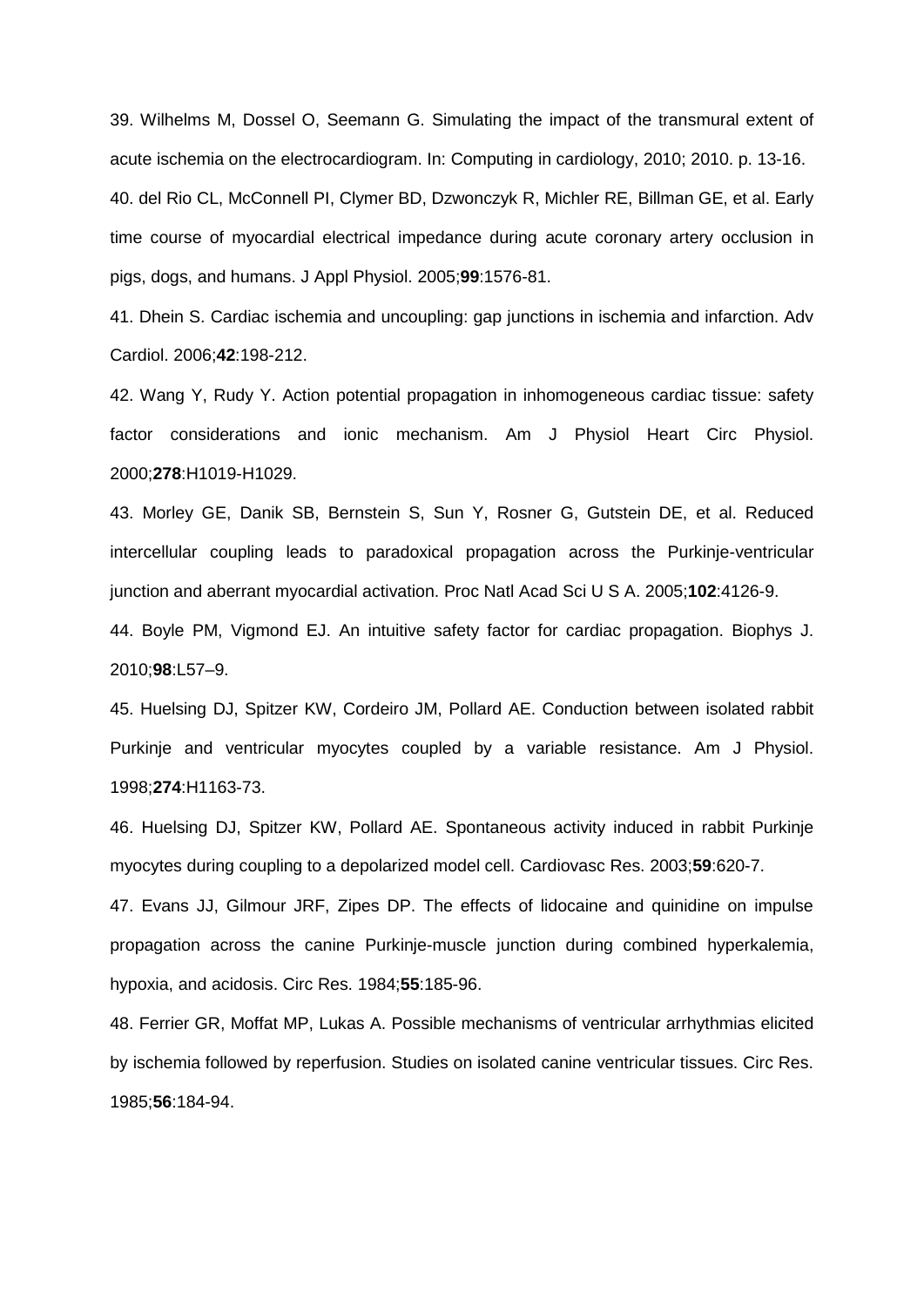49. Jie X, Rodriguez B, de Groot JR, Coronel R, Trayanova N. Reentry in survived subepicardium coupled to depolarized and inexcitable midmyocardium: insights into arrhythmogenesis in ischemia phase 1B. Heart Rhythm. 2008;**5**:1036-44.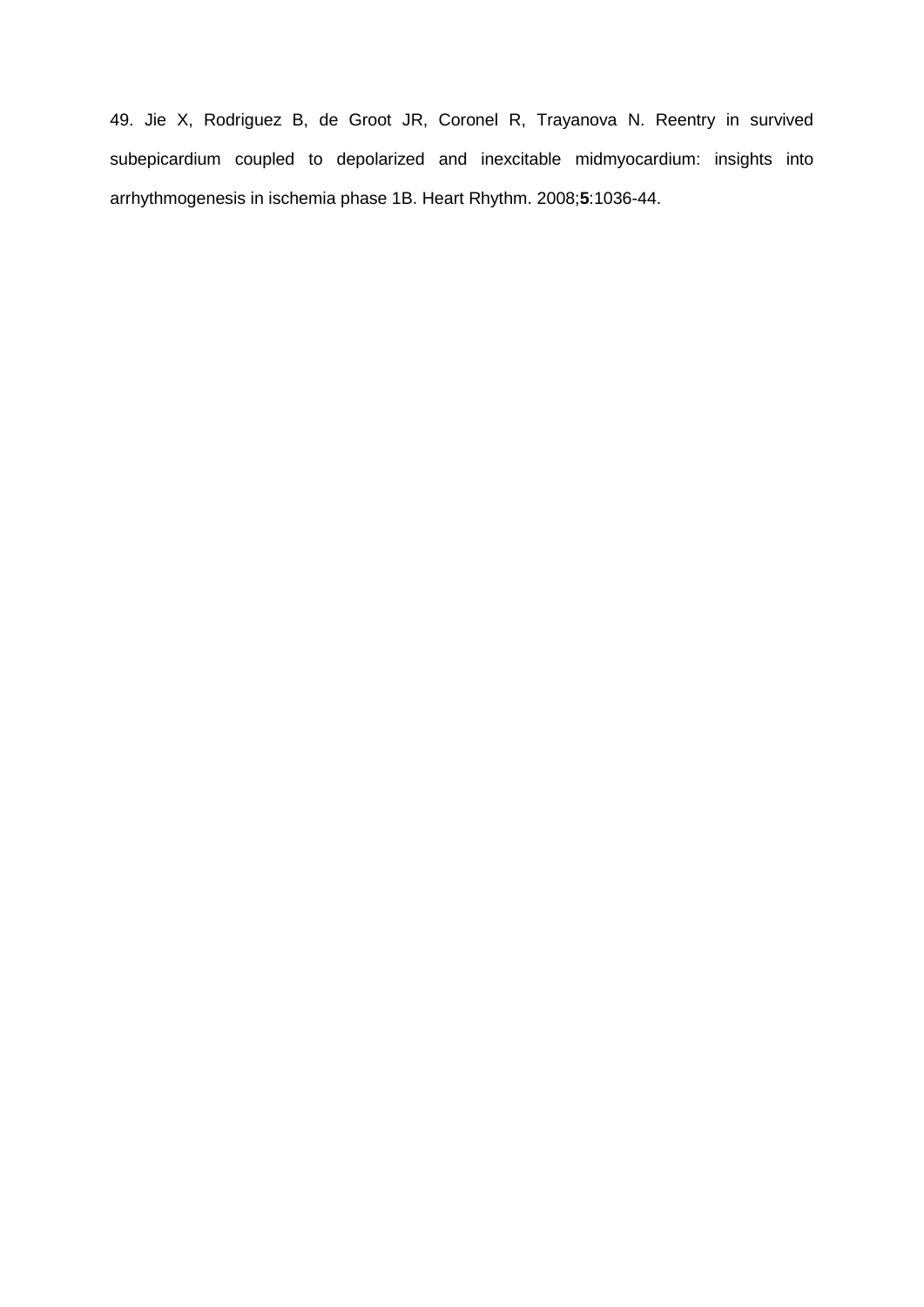# **Tables**

Table 1. Altered parameters in the model of phase 1B ischemia. These include: the ventricular tissue resistance (R<sub>endo</sub>), intracellular sodium concentration ([Na<sup>+</sup>]<sub>i</sub>), extracellular potassium concentration ( $[K^+]_0$ ), the parameters involved in the sarcoplasmic reticulum calcium dynamics (Grel,CICR, Grel, ov and Iup, bar), the parameters for specific Ca<sup>2+</sup> currents (G<sub>Ca, L</sub>, G<sub>Ca, b</sub> and P<sub>ns, Ca</sub>), a constant related to sodium-calcium exchanger current  $(C_1, NC_X)$ , a constant related to sodium-sodium pump (I<sub>NaK, bar</sub>), the intracellular ADP concentration ([ADP]i), and the intracellular ATP concentration ([ATP]i). Note that all parameters remain unchanged in the 1B central ischemic zone (CIZ1B) and in the normal ventricular zone (NZ). However, the 13 parameters assumed to be altered by phase 1B ischemia conditions were altered to reflect a spatial gradient in the border zone (BZ).

| Parameter                                            | Value in              | Value in              | Width of the BZ |
|------------------------------------------------------|-----------------------|-----------------------|-----------------|
|                                                      | ΝZ                    | CIZ <sub>1</sub> B    | (mm)            |
| $\mathsf{R}_{\text{endo}}(\Omega \cdot \text{cm}^2)$ | 5                     | $5 - 40$              | 100             |
| $[K^+]_0$ (mM)                                       | 5.4                   | $5.4 - 12$            | 100             |
| $[Na^+]$ <sub>i</sub> $(mM)$                         | 10                    | 15                    | 100             |
| $[ATP]$ <sub>i</sub> (mM)                            | 6.8                   | 3.8                   | 10              |
| $[ADP]_i$ (mM)                                       | 15                    | 110                   | 10              |
| $C_1$ , $ncx$ (mA/mF)                                | $2.5 \cdot 10^{-4}$   | $1.625 \cdot 10^{-4}$ | 100             |
| $G_{Ca, b}(mS/mF)$                                   | $3.016 \cdot 10^{-3}$ | $4.11 \cdot 10^{-3}$  | 10              |
| Grel, CICR (ms <sup>-1</sup> )                       | 150                   | 7.5                   | 100             |
| $G_{rel,ov}(ms^{-1})$                                | 4                     | 2.6                   | 100             |
| INaK, bar (MA/MF)                                    | 2.25                  | $4.5 \cdot 10^{-1}$   | 10              |
| $I_{up, bar}(mM \cdot ms)$                           | $8.75 \cdot 10^{-3}$  | $4.5 \cdot 10^{-3}$   | 100             |
| $P_{Ca, L}(cm/s)$                                    | $5.4 - 10^{-4}$       | $2.7 \cdot 10^{-4}$   | 50              |
| $P_{ns, Ca}(cm/s)$                                   | $1.75 \cdot 10^{-7}$  | $2.98 \cdot 10^{-7}$  | 10              |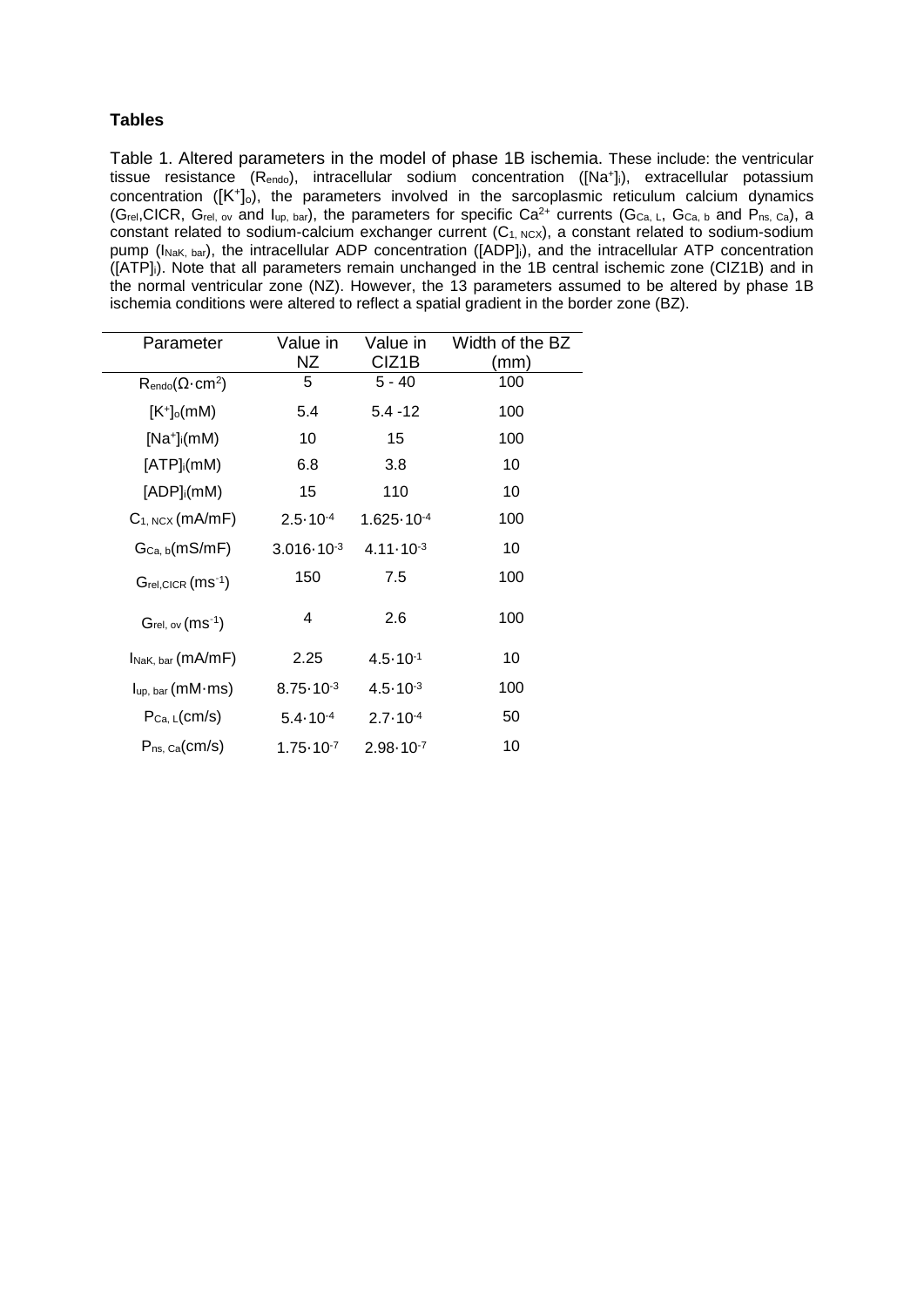**Figures**



Fig. 1. Safety factor calculated along the Purkinje and ventricular fibers. A. SF<sub>R</sub> in the Purkinje fiber coupled to the ventricular fiber under normal conditions. **B and C**. SF<sub>R</sub> obtained in the Purkinje fiber coupled to the ventricular fiber under phase 1B ischemia conditions. Various combinations of coupling between both fibers ( $\text{R}_{PVJ}$ ), of  $\text{K}^+$ ]<sub>o</sub>, and cellular coupling between endocardial cells ( $\text{R}_{\text{endo}}$ ) were considered in the simulations. **D, E and F.** Simulations of AP propagation and block as a function of ventricular cellular coupling (R<sub>endo</sub>), [K<sup>+</sup>]<sub>o</sub> and Purkinje-ventricle resistance (R<sub>PVJ</sub>). A 1D model of the Purkinje fiber (100 cells) connected to the ischemic ventricular fiber (300 cells) was used. Stimuli were applied at cell #0 of the Purkinje fiber or at cell #399 of the ventricular fiber. The white area represents the cases where AP propagation from Purkinje to ventricle and from ventricle to Purkinje was observed. The light green area represents the cases of AP conduction block from Purkinje to ventricle and from ventricle to Purkinje (bidirectional conduction block, BDB). The dark green areas represent the cases of conduction block from Purkinje to ventricle and AP conduction from ventricle to Purkinje (unidirectional conduction block, UDB). Three crosses are depicted in panel F to indicate three scenarios considered in Figure 2.